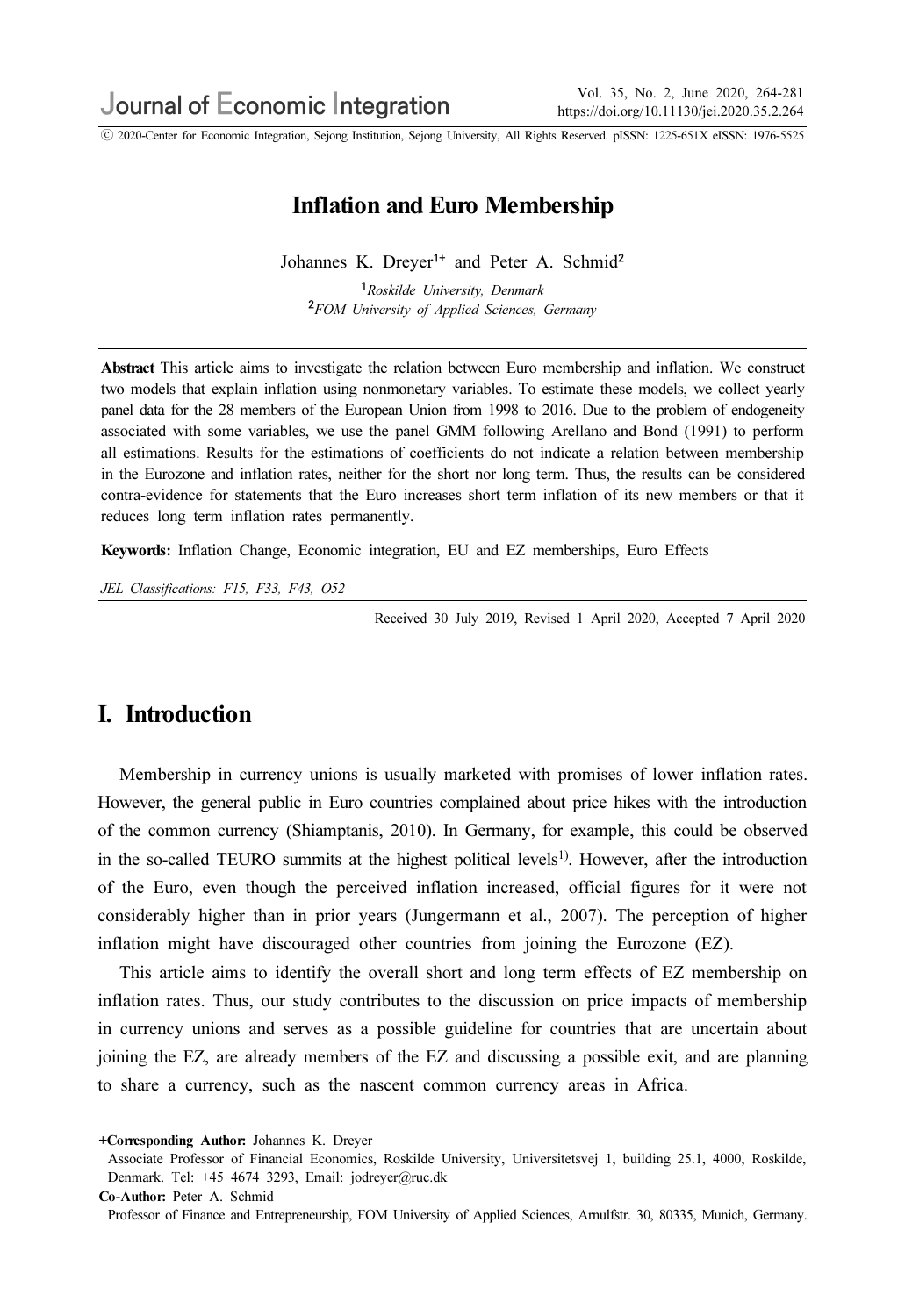Conforming to the criteria of Mundell (1961), there are many studies questioning if the EZ can be considered as an optimal currency area and also questioning the viability of the Euro without a complete fiscal federalism among its member countries (Dreyer & Schmid, 2015; Kalemli-Ozcan, Sørensen & Yosha, 2001; Kenen, 1995; Krugman, 1991, 1993). Others try to measure the impacts of membership in the European Union (EU) or Eurozone (EZ) on trade (Baldwin, 1992; Baldwin & Taglioni, 2007; Berger & Nitsch, 2008; Bun & Klaassen, 2002, 2007; Rose, 2000). Meanwhile, some others investigate the effects of EU/EZ membership on economic growth (Badinger, 2005; Crespo Cuaresma et al., 2008; Dreyer & Schmid, 2017; Henrekson et al., 1997; Landau, 1995; Mann, 2015; Vanhoudt, 1999). Very few articles study the overall effects of EZ membership on inflation.

Studies on this issue have common conclusions. For example, Shiamptanis (2010) found evidence of a structural break in inflation rates for countries that joined the EZ in 1999. He identified higher inflation rates just after the Euro's introduction relative to prior periods. This structural break was also identified in Latvia by Cavallo et al. (2015), who used an international store chain operating within the country to show that prices were adjusted to German levels after the introduction of the Euro.

In the long term, however, membership in a currency union is associated with lower inflation rates and synchronization (Cham, 2011; Kishor & Ssozi, 2010). As stated by Windberger and Zeileis (2014), this is observed for the EZ, where the decrease in mean inflation rates took place with a sharp reduction of skewness, i.e., by synchronization of rates in the run-up to the EZ and decreasing rates in previously higher inflation countries. However, according to Duarte (2003) and Hall and Lagoa (2014), EZ members experienced diverging inflation rates in the first years of the Euro2).

Some further articles study inflation rates in the EZ (Angeloni & Ehrmann, 2007; Altissimo et al., 2011; Hristov et al., 2014). However, these articles focus on the explanation of inflation differentials within EZ members and not directly on the relationship between EZ membership and inflation. Angeloni and Ehrmann (2007) show that inflation differentials have been falling sharply during the 1990s and stabilized already before the Euro adoption in 1999. Thus, for the 28 members of the EU, the tendency of decreasing inflation rates was already present.

Comparing inflation rates of EZ members before and after 1999 and concluding that EZ membership permanently decreases inflation rates may be questionable because these rates also decreased for other EU countries that did not join the common currency from the beginning. So, in contrast to the literature, this article assumes a structural break in inflation rates during the 1990s and does not use data before 1998. Doing so it avoids the study of short term hikes in prices for the 1999 EZ entrants, which was analyzed and confirmed by the literature.

<sup>1)</sup> In the word Teuro, the prefix "T" means teuer, German word for expensive.

<sup>2)</sup> For a summary of the literature on inflation effects of membership of currency unions, see Appendix 1.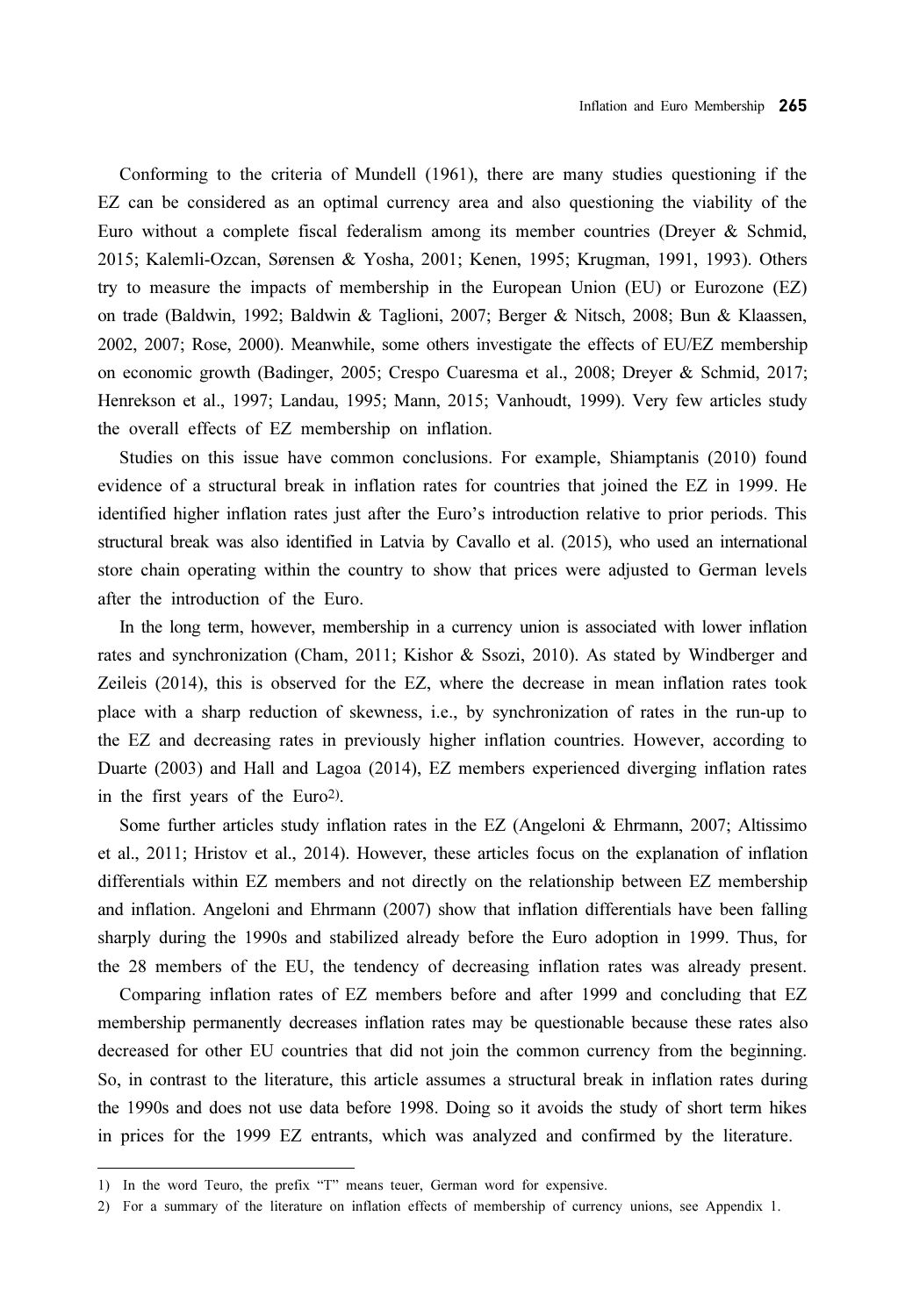We model inflation with different nonmonetary variables such as GDP growth, unemployment rates, government spending, investment, total government debt, current account balance, and balance of the government budget as proposed by other articles (Cottarelli et al., 1998; Fakher, 2016; Hammermann & Flanagan, 2009). We use two different dummy variables to account for two possible effects of EZ membership on inflation.

An announcement dummy, which assumes the value of one during the years before joining the Euro, measures the short term level effect in prices due to joining the EZ. One to three years prior the date of membership are used to account for people's expectations of joining the Euro.

A membership dummy, which assumes the value of one when a country is officially a member of the EZ, measures the long term effect of membership on inflation rates in comparison to countries that are not members.

Two different models that explain inflation are used. In the first, all aforementioned variables are included. However, some variables such as government spending can be seen as a channel by which Euro membership affects inflation because part of what is spent by the government could be influenced or restricted by membership. Thus, regressing inflation with a membership dummy while simultaneously controlling for these channel variables, could be problematic. One could ask which effect on inflation is left for the dummy variable, when all these channel variables are included. Therefore, estimations without these variables are rerun.

Due to the problem of endogeneity associated with these variables (see Dreyer & Schmid, 2017), we used the linear generalized method of moments (GMM), also known as difference GMM (Arellano & Bond, 1991). We collected yearly data from Eurostat, OECD, and the International Monetary Fund from 1998 to 2016 for all 28 countries3).

The results do not provide evidence of increases in prices due to joining the Euro after 1999 (short term effects) as both of our models do not suggest that Euro announcements lead to general level effects in prices. When analyzing the difference in inflation associated to membership (long term effects), the models provide no evidence that Euro members have lower inflation rates compared to nonmembers.

The outline of the paper is as follows: Section 2 formulates our models; Section 3 provides estimation results, and Section 4 concludes.

## II. Modeling Inflation

To model inflation, we follow the literature on nonmonetary variables that are used to explain

<sup>3)</sup> For more details on our data, see Appendix 2.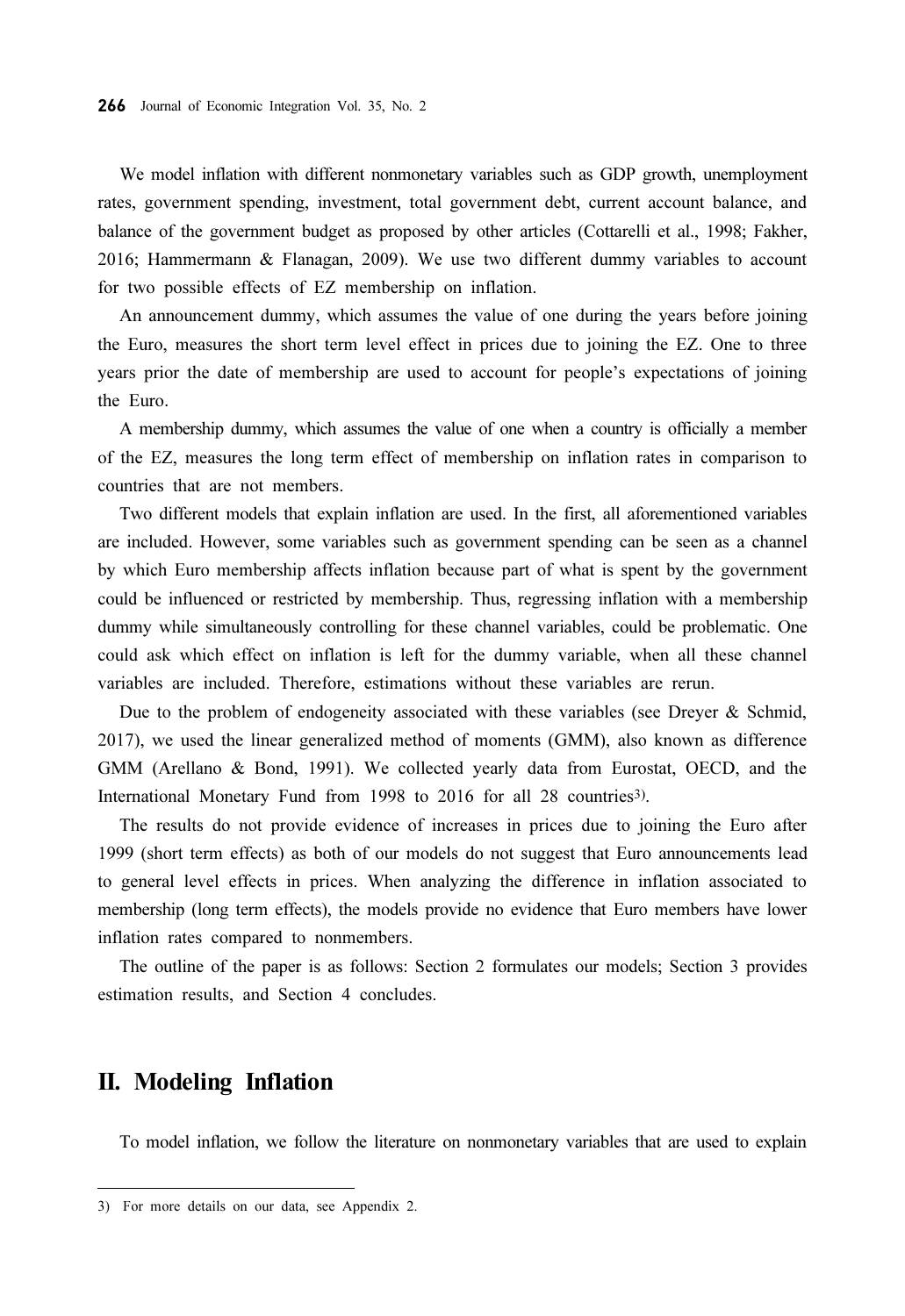it (Cottarelli et al., 1998; Hammermann & Flanagan, 2009; Fakher, 2016).

Typically, in the short term, higher real GDP growth is associated with higher inflation. The explanation for this is that higher growth is often driven by high growth in aggregate demand that induces growth in aggregate output and higher prices (Motley, 1998; Den Haan, 2000). To proxy this possible effect, we use the real growth of GDP as determinant of inflation rates. In contrast, if output expands faster than income, there is less pressure on the prices of goods and services. With this in mind, we also use the investment share of a country's GDP as an independent variable. The higher the level of investments, the higher should the change in aggregate supply of goods and services be, and, thus, the lower the inflation rates.

Unemployment could have two different effects on inflation. When unemployment rates are high and consumers have lower purchasing power, the inflation pressure should decrease. Additionally, the labor supply's negotiating power in wage setting is limited and provides less pressure on prices due to lower labor cost increases. Conversely, when unemployment is high, authorities may be tempted to make monetary expansions, even though agents anticipate this expansion and its effects on unemployment rates may be limited. This is sufficient to increase inflation rates. For the EU region and time frame of this study, we expect that higher unemployment rates should correlate with lower inflation. This should be true even for EU members that still have their own monetary policies since they have restrictive targets for inflation rates and little room for monetary expansions (Cottarelli et al., 1998).

In the case of the current account balance, the higher the deficit in current accounts, the higher one should expect the inflation rate. This occurs from governments devaluating their currencies to solve problems in their balance of payments. When a country has a current account deficit, its currency should lose value against foreign currencies. This exchange rate depreciation is seen as an automatic adjustment to the balance of payments. With a depreciated currency, prices tend to increase in domestic currency units. Thus, the higher the surplus in current account, the lower we expect the inflation rate. This reasoning is valid for non-EZ members, as long they still have their monetary policies<sup>4)</sup> (Cottarelli, 1998).

The balance of government budget, its total debt, and its total spending are used as explanatory variables. There are two reasons for using these variables: (1) For non-EZ countries, governments that have high deficits in their budgets, high amounts of debt, or simply spend too much may be tempted to solve part of their problems with inflation (seigniorage). (2) For all countries, there is also an inflationary effect of public spending if governments spend inefficiently or keep high expenditures during a period of income growth above the growth of output. For these reasons, we assume that the higher the deficit in the government budget, government

<sup>4)</sup> We decided to still include this variable, because it was possible during the time frame of our analysis to observe strong movements of exchange rates from non-EZ members against the Euro. However, we decided not to include openness of the economy because we believe that the facility for international trade in EU countries is very even, and, thus, this variable would not have a strong explanatory power of inflation.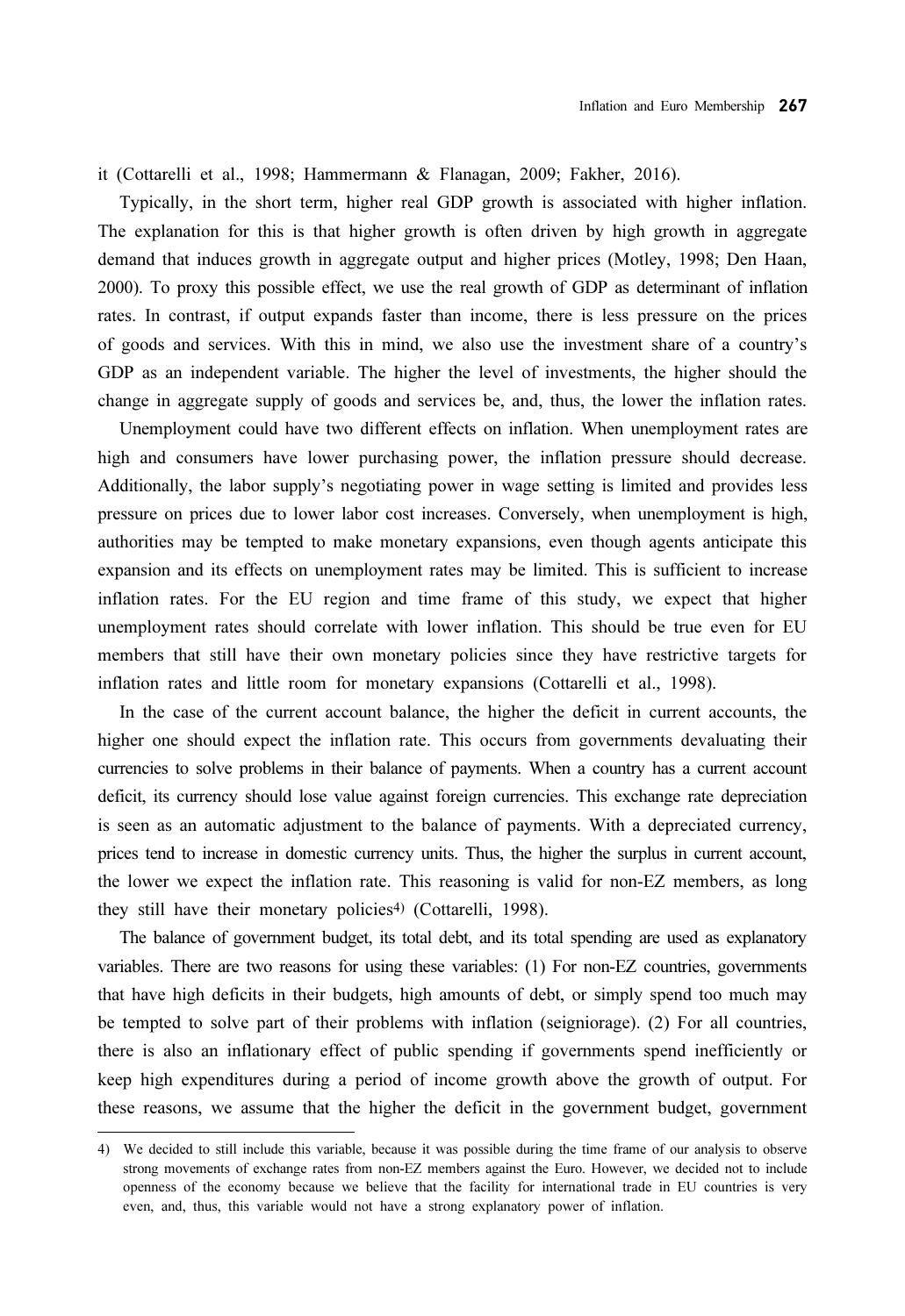spending, and total debt, the higher the inflation (Hammermann and Flanagan, 2009).

These variables construct the first version of our model:

$$
\pi_{t,i} = \beta_1 G_{t,i} + \beta_2 INV_{t,i} + \beta_3 S_{t,i} + \beta_4 U_{t,i} + \beta_5 G_{t,i} + \beta_6 DEBT_{t,i} + \beta_7 GOV_{t,i} + \beta_8 EZ_{t,i} + \beta_9 Ann_{t,i}
$$
 (1)

where  $\pi_{t,i}$  is the natural log of inflation for country i in year t,  $Gr$  is the annual real growth rate of GDP, and U is unemployment rate. The variables  $INV$ , S, Cur, DEBT, and GOV refer to investment, balance of government budget, balance of current account, total size of public debt, and government spending, respectively, and are presented in percentage terms of each country's GDP.

The effect of EZ membership is further measured on inflation by using the dummy variable EZ. Thus, if EZ membership has a permanent effect on inflation,  $\beta_8$  should be significant. The EZ dummy, however, does not account for short term effect on domestic prices, which may occur when a country announces to join the common currency. To deal with this possible effect, we also include the dummy variable  $Amn$  in the model, which assumes the value of one in the 3 years preceding the Euro adoption and zero otherwise. Since one could argue that the choice of 3 years for the announcement variable may be arbitrary, we also ran estimations assuming an announcement period of one and two years.

One may argue that there is empirical evidence (Cottarelli et al., 1998) that inflation is sometimes affected by past observations of our independent variables. Therefore, we could rewrite Eq. (1) including their lags. For example, past investment is expected to influence inflation negatively, while the opposite is expected for past inflation. Because of that, coefficients associated to these variables are expected to be negative and positive, respectively. However, variables such as unemployment, current account balance, government spending, and total domestic debt present a strong time series autocorrelation (correlations equal 0.93, 0.90, 0.95, and 0.97, respectively). These variables in one period can be considered good proxies for themselves in the subsequent period, because they typically do not vary tremendously in the short term. Thus, their inclusion in two time periods in Eq. (2) would not add information to the model but inflate the variance of our estimations. Moreover, such a high autocorrelation between two variables would lead the correlation matrix to singularity and, thus, it would not be inversible, making GMM estimations impossible. To cope with this, these variables are used without their lags. We are careful not to include the lag of GDP growth in the model, since this effect, if present, should be only found in the short term.

To correct possible autoregressive effects of our dependent variable inflation, we also add its lag of order 1. In this case, the idea of adding past inflation to the model is to control for a possible "inertial inflation" that cannot be explained by the other controlling variables. Equation (2) describes Model 1, which considers these observations: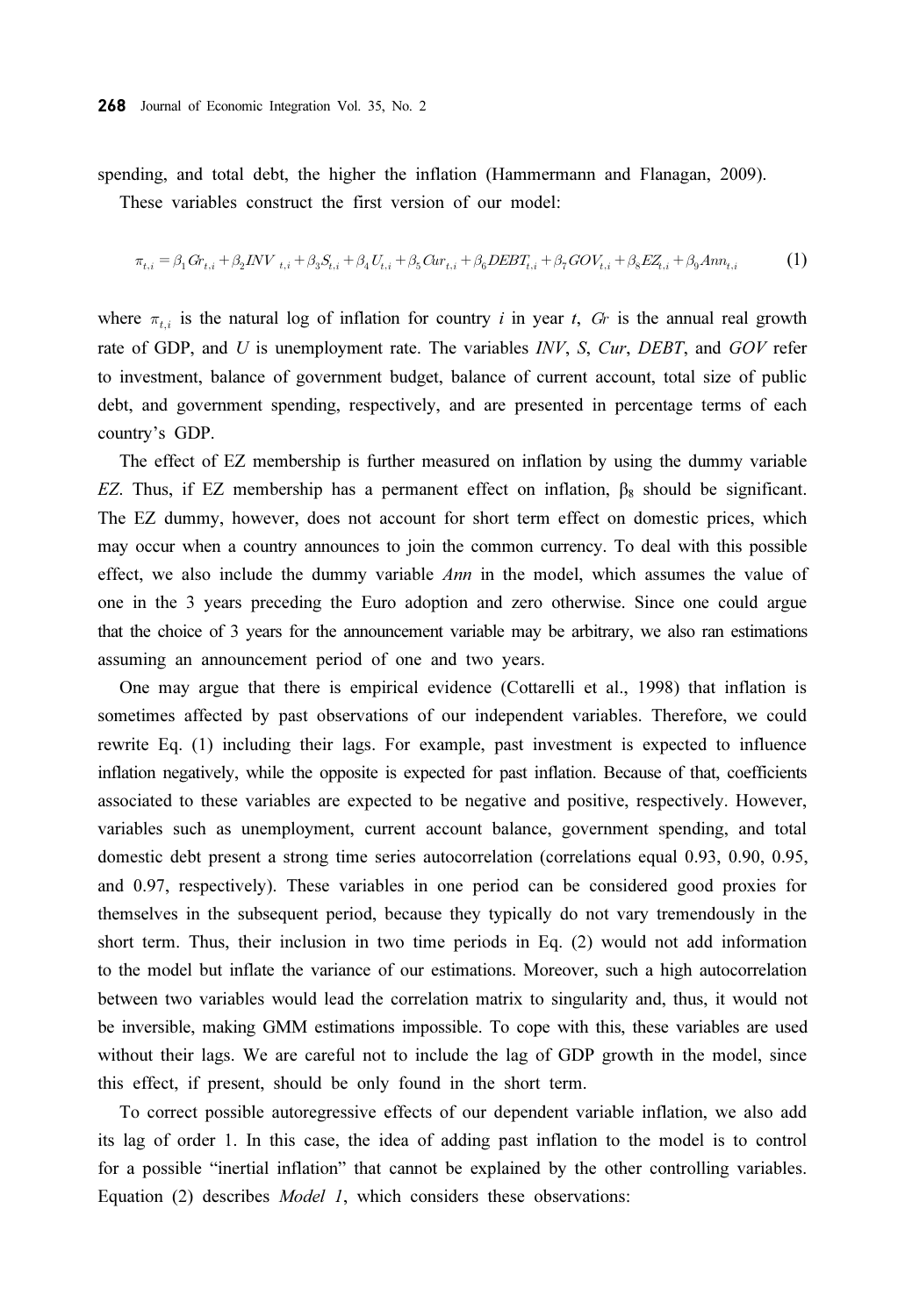Inflation and Euro Membership 269

$$
\pi_{t,i} = \beta_1 G_{t,i} + \beta_2 INV_{t,i} + \beta_3 S_{t,i} + \beta_4 U_{t,i} + \beta_5 C u_{t,i} + \beta_6 D e b t_{t,i} + \beta_7 G O V_{t,i} + \beta_8 E Z_{t,i} + \beta_9 A n n_{t,i} + \beta_{10} \pi_{t-1,i} + \beta_{11} INV_{t-1,i} + \beta_{12} S_{t-1,i}
$$
\n(2)

We further use time dummies in estimations to account for possible time effects on inflation. Notice that regressing inflation according to Eq. (2) where we control for variables such as government spending, investment, total debt, balance of government budget, and current account balance may create problems in the interpretation of the contribution of membership to inflation. As Dreyer and Schmid (2017) describe for the case of economic growth, by controlling these variables, we may similarly control many channels through which EZ membership or its announcement can influence inflation. For example, if government spending impacts inflation while simultaneously is a function of EZ membership or its announcement (e.g., EZ countries need to respect different rules regarding government spending), one can say that government expenditure is a valid channel through which EZ membership or its announcement affects inflation. In this case, controlling government spending takes in consideration part of the dummy effect on inflation. The same reasoning is valid for investment, total debt, balance of budget, and current account balance so that we will refer to them from now on as "channel variables."

Due to this issue concerning channel variables, we decided to estimate a more general model (Model 2), where they are not included based on the following equation:

$$
\pi_{t,i} = \beta_1 G_{t,i} + \beta_4 U_{t,i} + \beta_8 E Z_{t,i} + \beta_9 A n n_{t,i} + \beta_{10} \pi_{t-1,i}
$$
\n(3)

In the next session, we will estimate both models, where the first includes all variables as in Eq. (2) and the second disregards channel variables as in Eq. (3). As a result, in the first model, membership effects on inflation are restricted to those not coming from the channel variables. We would thus expect the parameter of membership on inflation and its announcement to be stronger in the second model, where the dummies do not share any effect on inflation with other independent variables.

## III. Measuring the Impact of EZ Membership on Inflation

#### A. Initial estimations

To join the common currency, countries must meet many conditions, including inflation targets. Thus, in our equations, the dummy variables do not follow a random process. The membership variables can be considered endogenous in Eqs. (2) and (3), since they might be explained by other latent variables. In this case, the two models cannot be consistently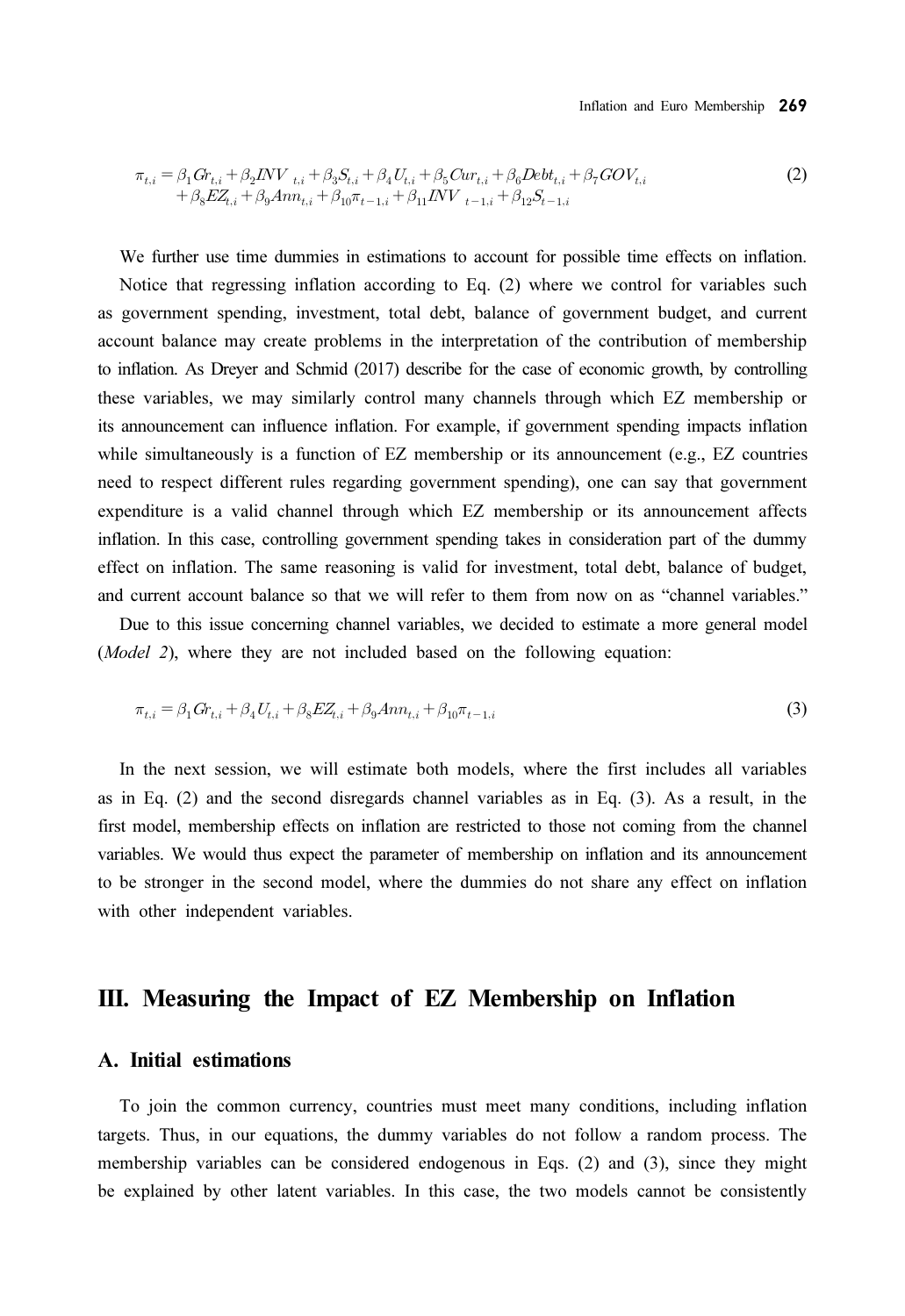estimated without the use of instrumental variables (see Bun & Klaassen, 2007). The same argument is valid for most of our other independent variables, so we use the GMM following Arellano and Bond (1991) to run all estimations. Due to the finite sample bias related to the GMM, one could suggest the use of the system GMM of Blundell and Bond (1998) instead. It has the advantage to generate less bias even though it uses more instruments. However, to use it, the number of instruments should be lower than the number of individuals, which is not possible in our case5).

It is important to observe that in our data sample, the longer the period, the more EZ members exist, and so one can expect to observe a time trend, which could bias estimation results. However, the time frame used by our study is not long so that this problem is neglectable. For a detailed discussion on time trends and their associated bias, see Baldwin and Taglioni (2007) and Bun and Klaassen (2007).

Another issue for the consistency of estimations could be the existence of unit roots. Dreyer (2012) and Dreyer et al. (2013) discuss the importance of stationarity for GMM estimations. Although our data has a restricted time frame and the likelihood of finding such a problem is low, we conducted some tests that ensure panel stationarity of all variables (see Appendix 3).

We used instruments of lag 3 for both estimations of *Models 1* and 2. The initial results for GMM estimations can be found in Table 1. Estimations perform well with no indication of second-order autocorrelation of residuals and no rejection of the Hansen-Sargan test. The Wald tests confirm that our independent variables and time dummies are significant to explain inflation.

To be conservative, we follow White (1980) and Newey and West (1987) and use for all tests of significance the HAC method (heteroscedasticity autocorrelation consistent) to make sure that the standard errors of the coefficients are robust to heteroscedasticity and autocorrelation. We are conscious that by using such corrections, we lose precision and may find wider confidence intervals<sup>6</sup>).

Another important observation is that we decided not to reestimate our models without nonsignificant variables. The nonsignificant coefficients are left because of the problem described by Hendry and Krolzig (2004). These authors show that inference tests may strongly depend on the ordering in which we delete the nonsignificant variables.

Model 1 controls for the channel variables. In this model,  $\beta_4$ ,  $\beta_6$ , and  $\beta_{10}$  are significant

<sup>5)</sup> A detailed comparison of these GMM techniques is offered by Roodman (2009), and a lucid discussion on the choice of GMM technique in a similar data setting is offered by Dreyer and Schmid (2017).

<sup>6)</sup> One could also point out the possibility of cross-sectional correlation of disturbances as a possible issue of the GMM estimation. If this cross-correlation is high, GMM estimates lose consistency, and results cannot be trusted. In order to visualize the possibility of this problem, we study the cross-correlation of disturbances of our estimated models which for both are in average in the order of 0.3. Even though a correlation exists, we can argue that it is low.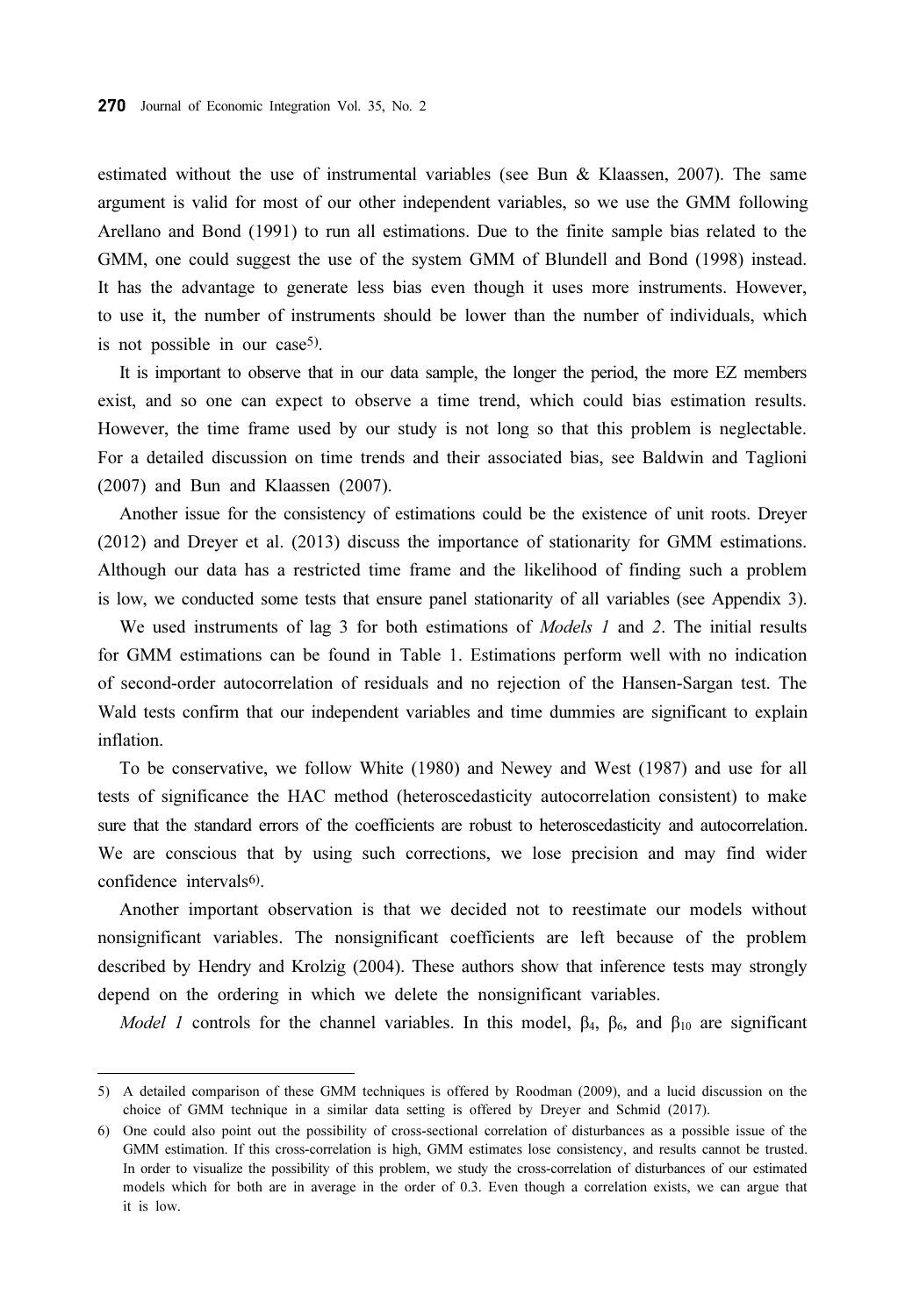at the 10% level.  $\beta_4$  is negative implying that the higher the unemployment, the lower the inflation rate.  $β<sub>6</sub>$  and  $β<sub>10</sub>$  indicate that the higher the debt and past inflation, the higher the inflation rate.

There is no evidence that  $\beta_1$  (economic growth),  $\beta_2$  (investment),  $\beta_3$  (surplus in the budget

|                        |                   |                            |                            | <b>THE 1.</b> GIVEN ESTIMATION RESULTS |                            |                            |                            |  |
|------------------------|-------------------|----------------------------|----------------------------|----------------------------------------|----------------------------|----------------------------|----------------------------|--|
|                        |                   | Model 1                    |                            |                                        | Model 2                    |                            |                            |  |
|                        |                   | Coef.                      |                            |                                        | Coef.                      |                            |                            |  |
| $\beta$                | Variables         | Ann 3                      | Ann 2                      | Ann 1                                  | Ann 3                      | Ann 2                      | Ann 1                      |  |
| $\beta_I$              | $Gr_{ti}$         | 0.00018<br>(0.00045)       | 0.00022<br>(0.00046)       | 0.00021<br>(0.00046)                   | 0.00018<br>(0.00037)       | 0.00023<br>(0.00040)       | 0.00022<br>(0.00039)       |  |
| $\beta_2$              | $INV_{t,i}$       | $-0.00018$<br>(0.00110)    | $-0.00026$<br>(0.00111)    | $-0.00024$<br>(0.00109)                | $\mathbf x$                | $\mathbf X$                | $\mathbf X$                |  |
| $\beta_3$              | $S_{t,i}$         | $-0.00091$<br>(0.00056)    | $-0.00084$<br>(0.00055)    | $-0.00086$<br>(0.00055)                | $\mathbf x$                | $\mathbf X$                | $\mathbf X$                |  |
| $\beta_4$              | $U_{t,i}$         | $-0.00314$<br>***(0.00073) | $-0.00330$<br>***(0.00083) | $-0.00327$<br>***(0.00084)             | $-0.00217$<br>***(0.00057) | $-0.00223$<br>***(0.00061) | $-0.00221$<br>***(0.00060) |  |
| $\beta_5$              | $Curr_{t,i}$      | $-0.00049$<br>(0.00046)    | $-0.00045$<br>(0.00045)    | $-0.00046$<br>(0.00045)                | $\mathbf x$                | $\mathbf X$                | $\mathbf X$                |  |
| $\beta_{6}$            | $DEBT_{ti}$       | 0.00022<br>(0.00012)       | 0.00019<br>(0.00011)       | 0.00019<br>(0.00011)                   | $\mathbf x$                | $\mathbf X$                | $\mathbf X$                |  |
| $\beta_7$              | $GOV_{ti}$        | 0.00122<br>(0.00257)       | 0.00087<br>(0.00244)       | 0.00086<br>(0.00247)                   | $\mathbf x$                | $\mathbf X$                | $\mathbf X$                |  |
| $\beta\!\!\delta$      | $EZ_{t,i}$        | 0.01929<br>(0.01034)       | 0.00514<br>(0.00782)       | 0.00496<br>(0.00602)                   | 0.01476<br>0.01184         | 0.01929<br>(0.01034)       | 0.00283<br>(0.00639)       |  |
| $\beta_{9}$            | $Am_{t,i}$        | 0.01533<br>(0.01082)       | 0.00051<br>(0.00918)       | 0.00164<br>(0.00850)                   | 0.01018<br>(0.01062)       | $-0.00403$<br>(0.00934)    | $-0.00212$<br>(0.00836)    |  |
| $\beta_{10}$           | $\pi_{t-l,i}$     | 0.55585<br>***(0.16318)    | 0.53278<br>** $(0.17522)$  | 0.53362<br>** $(0.17352)$              | 0.55557<br>$**$ (0.18225)  | 0.53504<br>$**$ (0.19459)  | 0.53750<br>$**$ (0.19100)  |  |
| $\beta_{II}$           | $INV_{t-l.i}$     | $-0.00048$<br>(0.00091)    | $-0.00062$<br>(0.00094)    | $-0.00060$<br>(0.00095)                | $\mathbf x$                | $\mathbf X$                | $\mathbf X$                |  |
| $\beta_{12}$           | $S_{t-1,i}$       | $-0.00050$<br>(0.00044)    | $-0.00047$<br>(0.00045)    | $-0.00047$<br>(0.00043)                | $\mathbf x$                | $\mathbf X$                | $\mathbf X$                |  |
| Hansen-Sargan (df. 32) |                   | 0.9096                     | 0.9257                     | 0.9243                                 | 0.9863                     | 0.9912                     | 0.9918                     |  |
| Autocor. Test (1)      |                   | $-2.71**$                  | $-2.61**$                  | $-2.67**$                              | $-2.59**$                  | $-2.46*$                   | $-2.56*$                   |  |
|                        | Autocor. Test (2) | $-1.36$                    | $-1.37$                    | $-1.41$                                | $-1.61$                    | $-1.55$                    | $-1.36$                    |  |
|                        | Wald Coef         | 216.26***                  | 232.92***                  | 209.55***                              | 42.47***                   | 34.57***                   | 216.26***                  |  |
| Wald Time Dum          |                   | 253.68***                  | 243.01***                  | 242.63***                              | 346.01***                  | 295.81***                  | 253.68***                  |  |

Table 1. GMM estimation results

(Notes) (i) Ann 3, Ann 2, and Ann 1 indicate that the announcement variable in the regression computes the prior three, two, and one years, respectively, before effective Euro membership.

(ii) Vectors of instruments are constituted of lags of order 3. We use lags of the dependent variable and GDP growth as external instruments and lags of all other independent variables in levels and differences as endogenous instruments. Significant coefficients are marked in bold.

(iii) Significance: "." for  $p$ -value < 10%, "\*" < 5%, "\*\*" < 1%, and "\*\*\*" < 0.1%

(iv) x for variables not included in the model and () indicates standard error.

(Source) author's calculations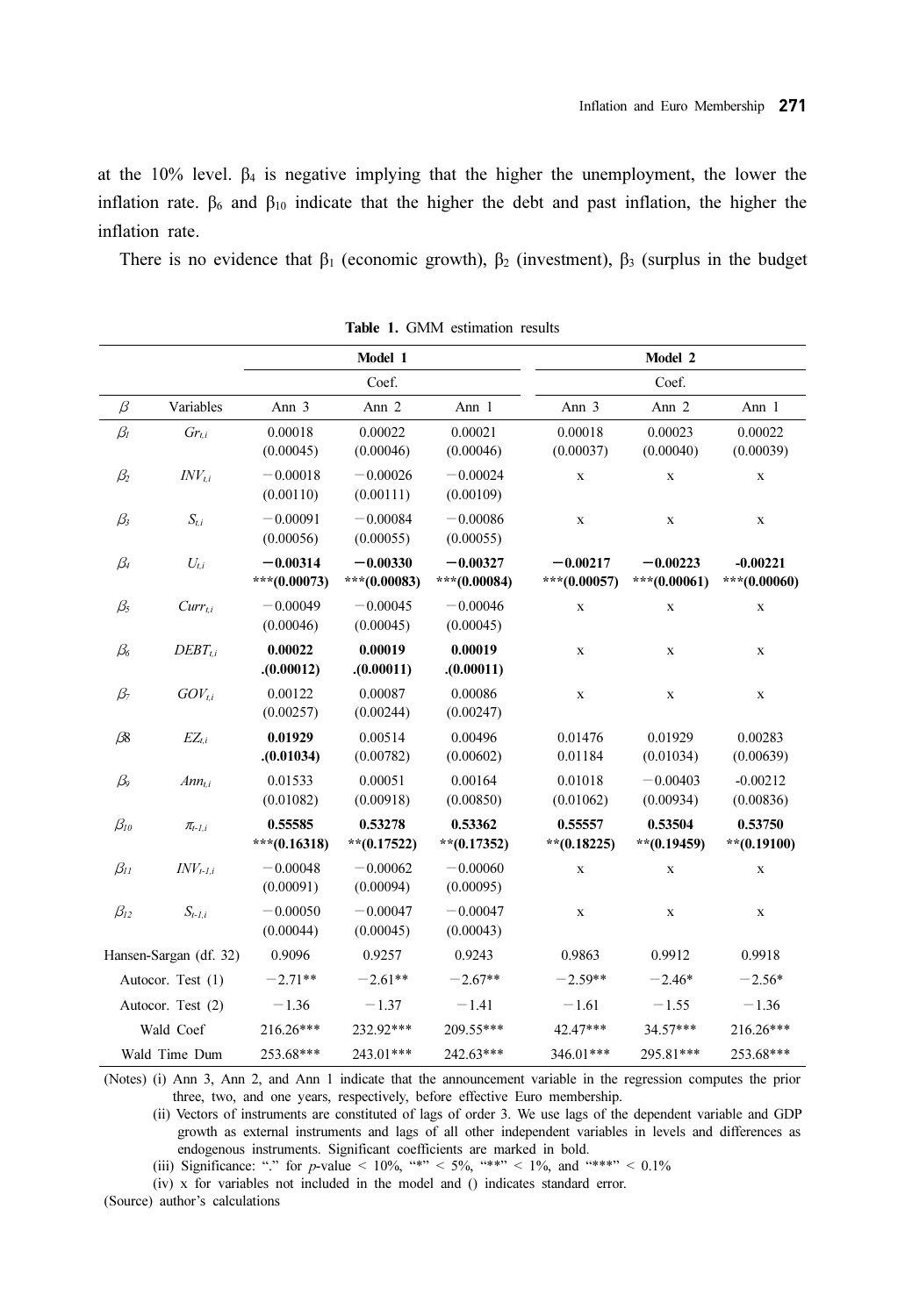of the government),  $β_5$  (current balance),  $β_7$  (government spending),  $β_{11}$  (past investment) and  $\beta_{12}$  (past surplus in the budget of the government) affect current inflation.

We do not find evidence according to *Model 1* that the coefficients  $\beta_8$  (Euro membership) and β9 (EZ Announcement) are significant. Therefore, the model does not indicate any influence of Euro membership or its announcement on inflation.

One could question the results by mentioning the problem of the channel variables and the consequent underestimation of the effects of different explanatory variables on inflation, including membership effects. In this case, these variables could be seen as the mechanism through which membership affects inflation. For example, this could be the explanation for why neither the coefficient for current nor lag investment is significant. Thus, to have a broader understanding on the effects of EZ membership and its announcement on inflation, we need to run estimations without them. That was done in Model 2.

In *Model 2*,  $\beta_4$  and  $\beta_{10}$  are significant at the 5% level.  $\beta_4$  is negative, implying that the higher the unemployment rate, the lower the inflation will be. On the other hand,  $\beta_{10}$  indicates that the higher the past inflation, the higher the current inflation will be.

There is no evidence that GDP growth affects current inflation  $(\beta_1 \text{ not significant})$ . We do not find any evidence according to *Model 2* that the coefficients  $β_8$  (Euro membership) and  $\beta$ 9 (EZ Announcement) are significant. Thus, the model does not indicate any influence of Euro membership or its announcement on inflation.

#### B. Robustness and multicollinearity

We test the robustness of our estimates by running simple regressions of inflation on each of the independent variables used in the models. We use both panel regression methods, pooling, and fixed effects. Table 2 reports the estimated slopes for these regressions.

We can verify a problem related to the robustness of estimates in *Model 1*. The coefficient related to debt is significant, but positive, when simple regressions of inflation on debt indicate the opposite sign. Moreover, there are many estimates related to variables that are expected to determine inflation that lack significance. Many of these nonsignificant variables also have the "wrong signs" when compared to those obtained via simple regressions.

Change in signals and lack of significance of estimates in *Model 1* that is overall significant can be seen as a clear indication of multicollinearity (Dreyer & Schmid, 2020). That is why we decided to calculate the variance inflation factors (VIFs) for the variables. Table 2 has different variables with VIFs higher than 37). These higher VIFs are avoided by removing from model estimations the lags of investment and balance of the government  $(INV_{t-1,i}$  and  $S_{t-1,i}$ ).

<sup>7)</sup> As argued by Dreyer and Schmid (2020), in practice, values of VIF significantly higher than 2 could already indicate multicollinearity. Here, conservatively, we only cut those variables that present VIFs higher than 3.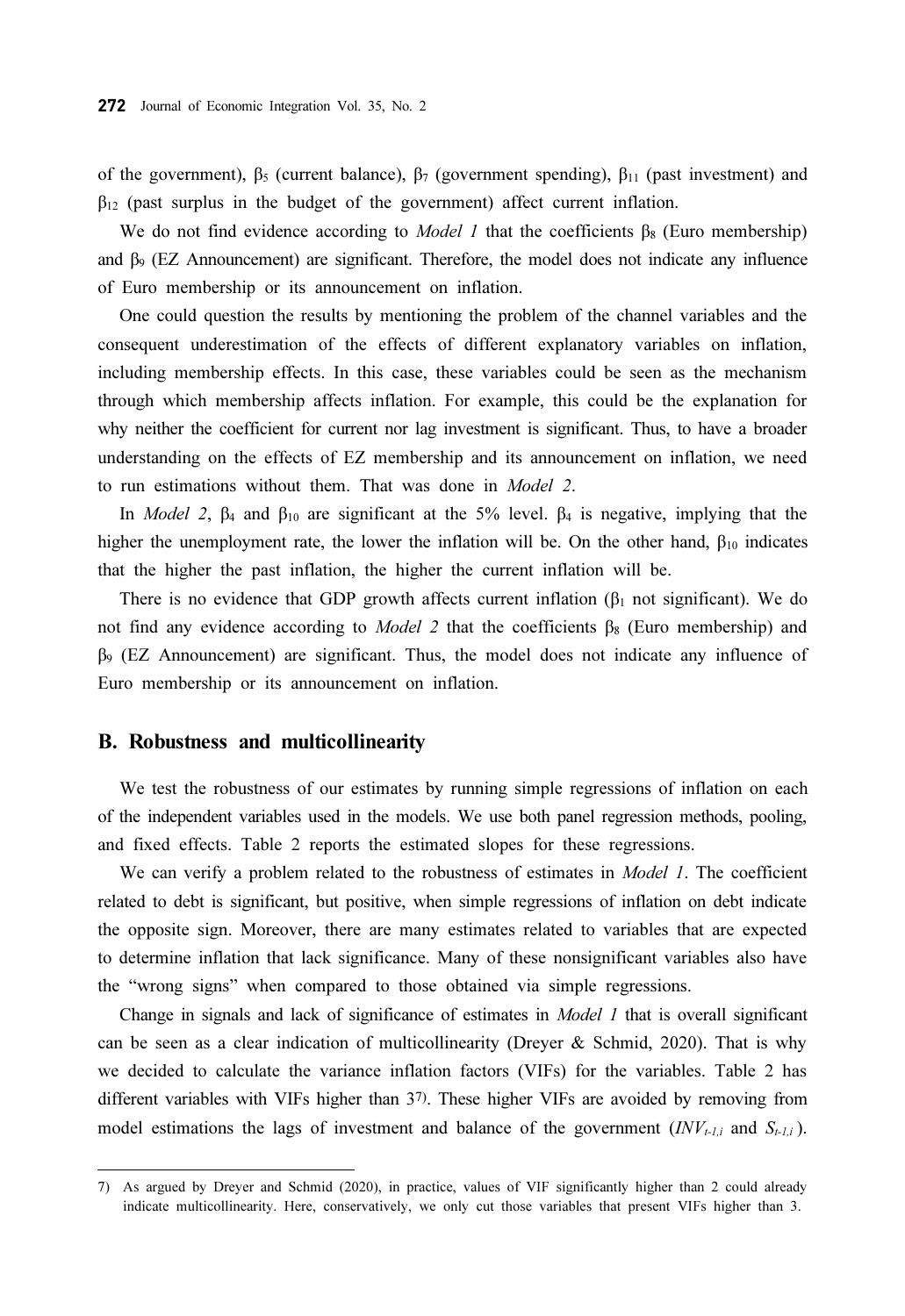When comparing the results in Table 2 with those estimates of *Model 2* in Table 1, we cannot verify any change in sign. Moreover, all VIFs for the independent variables used in Model 2 are low. This leads us to conclude that there is no evidence of a lack of robustness in the estimates of this model.

| Variable      |                            | Simple Regressions: Slope  |      | <b>VIFs</b>            |              |  |
|---------------|----------------------------|----------------------------|------|------------------------|--------------|--|
|               | Fixed Effects              | Pooling                    | All  | - $INV_{t\text{-}l,i}$ | $-S_{t-1,i}$ |  |
| $Gr_{t,i}$    | 0.0002<br>(0.0004)         | 0.0012<br>$**(0.0004)$     | 2.30 | 1.54                   | 1.46         |  |
| $INV_{ti}$    | 0.0016<br>$***(0.0004)$    | 0.0020<br>$***(0.0003)$    | 8.85 | 2.30                   | 2.28         |  |
| $S_{t,i}$     | $-0.0003$<br>(0.0005)      | $-0.0003$<br>(0.0005)      | 3.23 | 3.06                   | 1.61         |  |
| $U_{t,i}$     | $-0.0015$<br>$**$ (0.0005) | $-0.0005$<br>(0.0004)      | 1.34 | 1.33                   | 1.28         |  |
| $Curr_{ti}$   | $-0.0022$<br>***(0.0003)   | $-0.0021$<br>$***(0.0002)$ | 1.25 | 1.95                   | 1.94         |  |
| $DEBT_{ti}$   | $-0.0004$<br>$***(0.0001)$ | $-0.0003$<br>$***(0.0000)$ | 1.77 | 1.65                   | 1.56         |  |
| $GOV_{ti}$    | $-0.0007$<br>(0.0011)      | $-0.0030$<br>$***(0.0006)$ | 1.25 | 1.23                   | 1.23         |  |
| $\pi_{t-l,i}$ | 0.1488<br>$***(0.0117)$    | 0.1849<br>$***(0.0123)$    | 1.06 | 1.04                   | 1.04         |  |
| $INV_{t-1,i}$ | 0.0014<br>$***(0.0004)$    | 0.0018<br>$***(0.0003)$    | 7.28 | $\mathbf X$            | $\mathbf X$  |  |
| $S_{t-1,i}$   | 0.0004<br>(0.0005)         | $-0.0003$<br>0.0005        | 3.09 | 3.02                   | $\mathbf X$  |  |

Table 2. Simple regressions and VIFs

(Notes) (i) Significance: '.' for p-value  $\lt 10\%$ , '\*'  $\lt 5\%$ , '\*\*'  $\lt 1\%$ , and '\*\*\*'  $\lt 0.1\%$ (ii) x for variables not included in the model and () indicates standard error.

(Source) Author's calculations

#### C. Reestimating model 1

We reestimated *Model 1*, ignoring the lag variables  $INV_{t-l,i}$  and  $S_{t-l,i}$ . We used instruments of lag 3 in all estimations presented in Table 3. We do not verify any indication of second-order autocorrelation of residuals, and the Hansen-Sargan test does not reject that identification requirements are met in all estimations. The Wald tests confirm that independent variables and time dummies are significant to explain inflation. All inference results use the HAC method to ensure that the variances of coefficients are robust to heteroscedasticity and autocorrelation.

Except for the estimate related to  $DEBT_{t,i}$ , all significant coefficients  $\beta_3$ ,  $\beta_4$ , and  $\beta_{10}$  ( $S_{t,i}$ ,  $U_{l,i}$ ,  $\pi_{l-1,i}$ ) have signs that go in line with those that were found with simple regressions. Since the coefficient related to debt has the wrong sign, estimations for Model 1 without this variable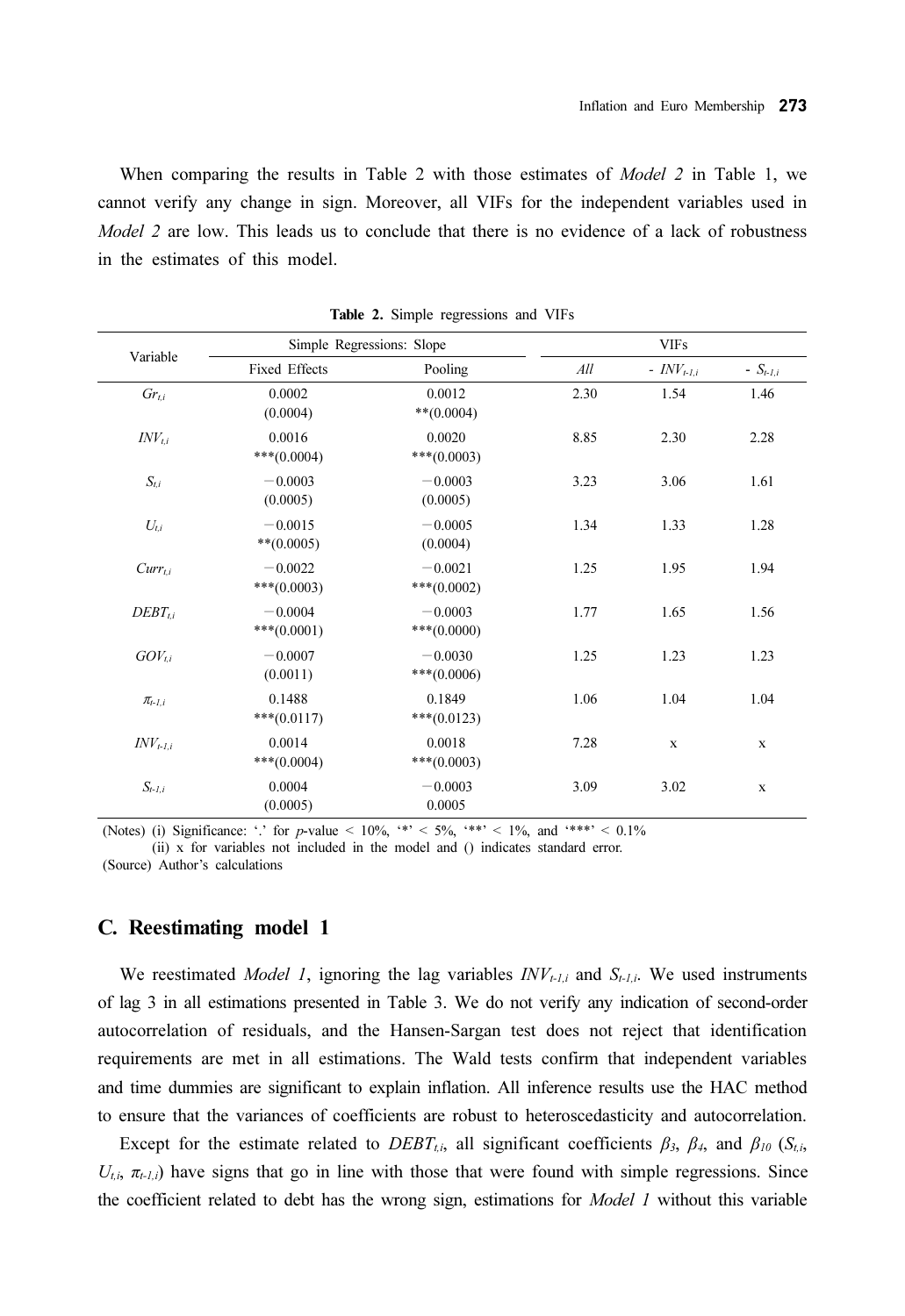are done. In this case, all significant estimates  $\beta_3$ ,  $\beta_4$ ,  $\beta_5$ , and  $\beta_{10}$  (S<sub>t,i</sub>, U<sub>ti</sub>, Curr<sub>t,i</sub>,  $\pi_{t-1,i}$ ) have signs that go in line with those found in our simple regressions.

Regardless of model setting, according to results, neither EZ membership nor its announcement plays a significant role in inflation rates. In the short term, the results diverge from those of Cavallo et al. (2015) who identified positive short-term effects of membership

|                   |                        | Model 1 - After VIF Corrections |                            |                            |                            |                            |                            |  |
|-------------------|------------------------|---------------------------------|----------------------------|----------------------------|----------------------------|----------------------------|----------------------------|--|
|                   |                        | <b>Including Debt</b>           |                            |                            | <b>Removing Debt</b>       |                            |                            |  |
|                   |                        | Coef.                           |                            |                            | Coef.                      |                            |                            |  |
| $\beta$           | Variables              | Ann 3                           | Ann <sub>2</sub>           | Ann 1                      | Ann 3                      | Ann 2                      | Ann 1                      |  |
| $\beta_I$         | $Gr_{t,i}$             | 0.00031359<br>(0.00046)         | 0.00041<br>(0.00052)       | 0.00039<br>(0.00052)       | 0.00039<br>(0.00048)       | 0.00048<br>(0.00053)       | 0.00046<br>(0.00052)       |  |
| $\beta_2$         | $INV_{ti}$             | $-0.00051$<br>(0.00096)         | $-0.00069$<br>(0.00096)    | $-0.00065$<br>(0.00094)    | $-0.00068$<br>(0.00096)    | $-0.00084$<br>(0.00096)    | $-0.00081$<br>(0.00094)    |  |
| $\beta_3$         | $S_{t,i}$              | $-0.00092$<br>(0.00055)         | $-0.00086$<br>(0.00052)    | $-0.00089$<br>(0.00054)    | $-0.00094$<br>(0.00056)    | $-0.00088$<br>(0.00053)    | $-0.00091$<br>(0.00054)    |  |
| $\beta_4$         | $U_{t,i}$              | $-0.00281$<br>***(0.00059)      | $-0.00292$<br>***(0.00068) | $-0.00290$<br>***(0.00068) | $-0.00240$<br>***(0.00054) | $-0.00256$<br>***(0.00064) | $-0.00252$<br>***(0.00062) |  |
| $\beta_5$         | $Curr_{t,i}$           | $-0.00056$<br>(0.00038)         | $-0.00054$<br>(0.00036)    | $-0.00054$<br>(0.00036)    | $-0.00070$<br>(0.00038)    | $-0.00067$<br>. (0.00036)  | $-0.00067$<br>. (0.00036)  |  |
| $\beta_6$         | $DEBT_{ti}$            | 0.00025<br>$*(0.00011)$         | 0.00022<br>$*(0.00010)$    | 0.00023<br>$*(0.00010)$    | $\mathbf x$                | $\mathbf X$                | $\mathbf X$                |  |
| $\beta_7$         | $GOV_{ti}$             | 0.00144<br>(0.00251)            | 0.00110<br>(0.00237)       | 0.00108<br>(0.00241)       | 0.00141<br>(0.00249)       | 0.001082<br>(0.00235)      | 0.00108<br>(0.00239)       |  |
| $\beta_{8}$       | $EZ_{t,i}$             | 0.02008<br>(0.01177)            | 0.00574<br>(0.00894)       | 0.00561193<br>(0.00664)    | 0.01774<br>(0.01143)       | 0.00381<br>(0.00879)       | 0.00383<br>(0.00645)       |  |
| $\beta_{9}$       | $Am_{ti}$              | 0.01588<br>(0.01148)            | 0.00063<br>(0.00938)       | 0.00184<br>(0.00861)       | 0.01438<br>(0.01118)       | $-0.00057$<br>(0.00913)    | 0.00062<br>(0.00826)       |  |
| $\beta_{10}$      | $\pi_{t-1,i}$          | 0.55974508<br>** $(0.17269)$    | 0.53720<br>** $(0.18552)$  | 0.53789<br>** $(0.18365)$  | 0.56736<br>** $(0.17484)$  | 0.54465<br>$**$ (0.18665)  | 0.54579<br>** $(0.18440)$  |  |
| $\beta_{II}$      | $INV_{t-1,i}$          | $\mathbf x$                     | $\mathbf x$                | $\mathbf x$                | $\mathbf x$                | $\mathbf x$                | $\mathbf x$                |  |
| $\beta_{12}$      | $S_{t-l,i}$            | $\mathbf X$                     | $\mathbf x$                | $\mathbf X$                | $\mathbf x$                | $\mathbf X$                | $\mathbf X$                |  |
|                   | Hansen-Sargan (df. 32) | 0.9195                          | 0.9376                     | 0.9357                     | 0.9348                     | 0.9496                     | 0.9482                     |  |
| Autocor. Test (1) |                        | $-2.70**$                       | $-2.59**$                  | $-2.66**$                  | $-2.69**$                  | $-2.58**$                  | $-2.66**$                  |  |
|                   | Autocor. Test (2)      | $-1.38$                         | $-1.38$                    | $-1.44$                    | $-1.37$                    | $-1.37$                    | $-1.42$                    |  |
|                   | Wald Coef.             | 145.92***                       | 172.32***                  | 179.69***                  | $162.34***$                | 163.69***                  | 184.18***                  |  |
| Wald Time Dum.    |                        | 366.92***                       | $327.57***$                | 375.71***                  | 378.67***                  | 330.22***                  | 375.58***                  |  |

Table 3. GMM estimation results

(Notes) (i) Ann 3, Ann 2, and Ann 1 indicate that the announcement variable in the regression computes the prior three, two, and one years, respectively, before effective Euro membership.

(ii) Vectors of instruments are constituted of lags of order 3. We use lags of the dependent variable and GDP growth as external instruments and lags of all other independent variables in levels and differences as endogenous instruments. Significant coefficients are marked in bold.

(iii) Significance:  $\cdot$ , for p-value < 10%,  $\cdot$  \* < 5%,  $\cdot$  \*\* < 1%, and  $\cdot$  \*\*\* < 0.1%

(iv) x for variables not included in the model and () indicates standard error.

(Source) author's calculations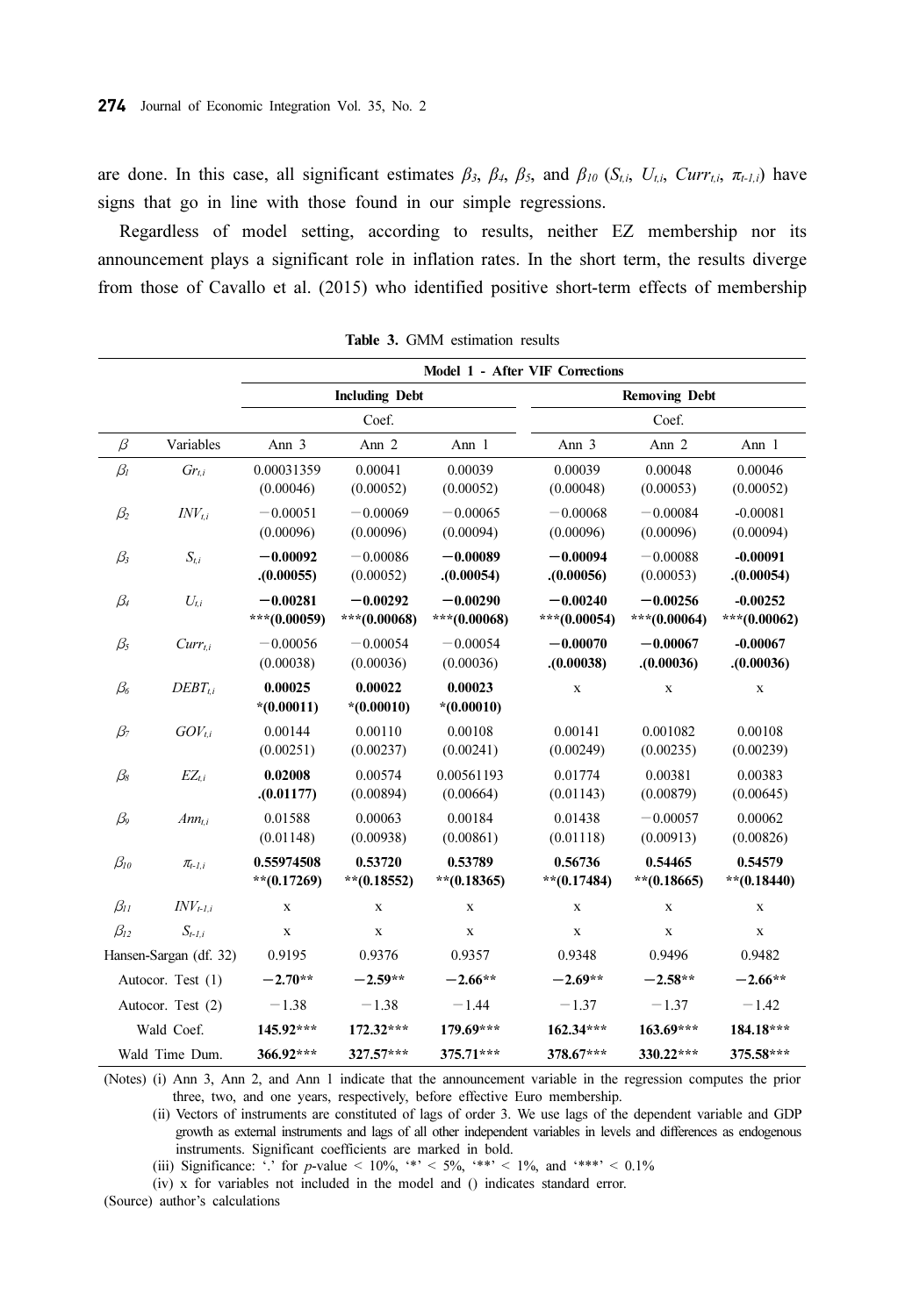on inflation rates in Latvia. However, our work does not concentrate on a single period or country as it is the case with Latvia. Our models give a general understanding of the relationship between membership and short term inflation for all different European countries. Unlike Shiamptanis (2010), who confirmed higher inflation rates for the first countries that joined the Euro in 1999, we do not find evidence to support this effect afterward.

Moreover, our results go in line with the findings of Angeloni and Ehrmann (2007), who show that inflation differentials have been falling sharply during the 1990s and stabilized already before the Euro adoption in 1999 for all 28 EU members, so that the tendency of decreasing inflation rates was already gone when the Euro was launched. As shown in the estimations, member countries did not have a permanently lower inflation than nonmembers if we consider only the time post EZ creation. This result goes in line with the existence of a structural break in inflation rates during the 1990s for the entire region and not only Euro members. To some extent, the event of the Euro creation may have contributed to this process to the entire region, including nonmembers. Thus, our results contradict the notion that membership in a currency union is associated with lower inflation as shown by Cham (2011), Kishor and Ssozi (2010), and Windberger and Zeileis (2014).

### IV. Conclusion

Our aim with this work was to investigate whether EZ membership or its announcement had any influence on inflation rates in the period from the adoption of the Euro to 2016. We collected yearly data from the 28 EU countries from Eurostat, OECD, and the International Monetary Fund from 1998 to 2016. We build two models that explain inflation in two different ways. The first used channel variables that can be seen as mechanisms through which Euro membership affects inflation. The second model did not use these variables.

Given the problem of endogeneity associated with our models, we used the difference GMM of Arellano and Bond (1991) to perform estimations. Our results lead to two main conclusions.

First, even though the literature shows for some initial EZ countries that short term inflation effects should be observed when a country joins the Euro (Shiamptanis, 2010), this should not be the general expectation for countries that join after 1999. The lack of significance of the short term variable "announcement" provides evidence. Thus, in general, European countries should not fear price hikes from joining the Euro.

Second, our results provide evidence against part of the literature that supports permanent differentials in inflation due to EZ membership (see Windberger & Zeileis, 2014). The variable EZ is not significant showing that there are no inflation differentials among the 28 EU countries due to adopting the Euro<sup>8</sup>). The discrepancy in the literature may be explained by the data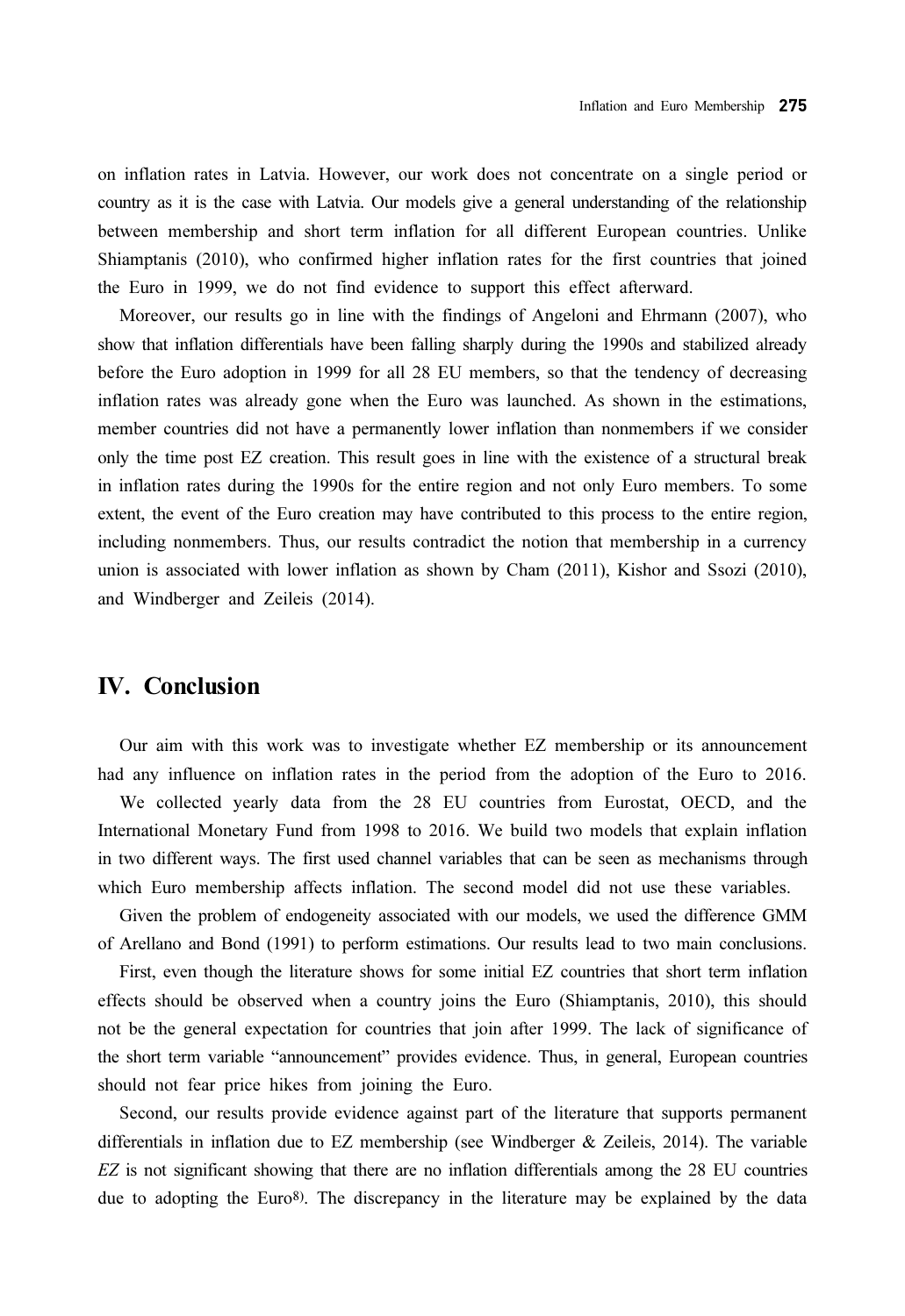period selected by our sample from 1998 to 2016 (post-Euro adoption). According to Angeloni and Ehrmann (2007), inflation rates and their differentials decreased sharply before the Euro in the 1990s. Thus, when restricting the data sample only to the period of the EZ, we find evidence that the Euro did not lead to lower inflation rates compared to those countries that continued to adopt their own national currencies. The event of the Euro may have reduced inflation rates in the entire EU region and not only in countries that joined the EZ in 1999. In this case, contrary to Cham (2011), Kishor and Ssozi (2010), and Windberger and Zeileis (2014), membership in a currency union does not necessarily imply lower inflation rates9).

In summary, for countries joining the EZ after 1999, the occurrence of higher inflation rates as consequence of joining the EZ is an exception of what we should expect. Likely, because of the period of the analysis (post-Euro adoption) and because inflation rates were already converging in Europe before the Euro adoption, our work does not confirm the long-run stylized facts of lower long-run inflation contained in the literature.

Furthermore, we verified in our model a significant and positive effect of the lag of inflation in current inflation rates. Contrarily, variables such as unemployment rate, the budget of the government, and current account decrease inflation. This goes in accordance to the literature (Cottarelli et al., 1998; Fakher, 2016).

## **References**

- Altissimo, F., Benigno, P., & Palenzuela, D. R. (2011). Inflation Differentials in a Currency Area: Facts, Explanations and Policy. Open Economies Review, 22, 189-233.
- Angeloni, I., & Ehrmann, M. (2007). Euro area inflation differentials. The B. E. Journal of Macroeconomics, 7(1), Article 24.
- Arellano, M., & Bond, S. (1991). Some tests of specification for panel data: Monte carlo evidence and an application to employment equations. The Review of Economic Studies, 58(2), 277-297.
- Badinger, H. (2005). Growth effects of economic integration: Evidence from EU member states. Review of World Economics, 141(1), 50-78.

Baldwin, R. (1992). Measurable dynamic gains from trade. Journal of Political Economy, 100(1), 162-174.

- Baldwin, R., & Taglioni, D. (2007). Trade effects of the euro: A comparison of estimators. *Journal of* Economic Integration, 22(4), 780-818.
- Berger, H., & Nitsch, V. (2008). Zooming out: The trade effect of the euro in historical perspective. Journal of International Money and Finance, 27(8), 1244-1260.

<sup>8)</sup> Even though we cannot argue for significance, one could say that in one out of 6 models the coefficient associated to EZ is weakly significant.

<sup>9)</sup> Notice in this case that if the society had not expected any country to join the EZ, the inflation rates may have not fallen prior to the Euro. Thus, the EZ might play a disciplinary role.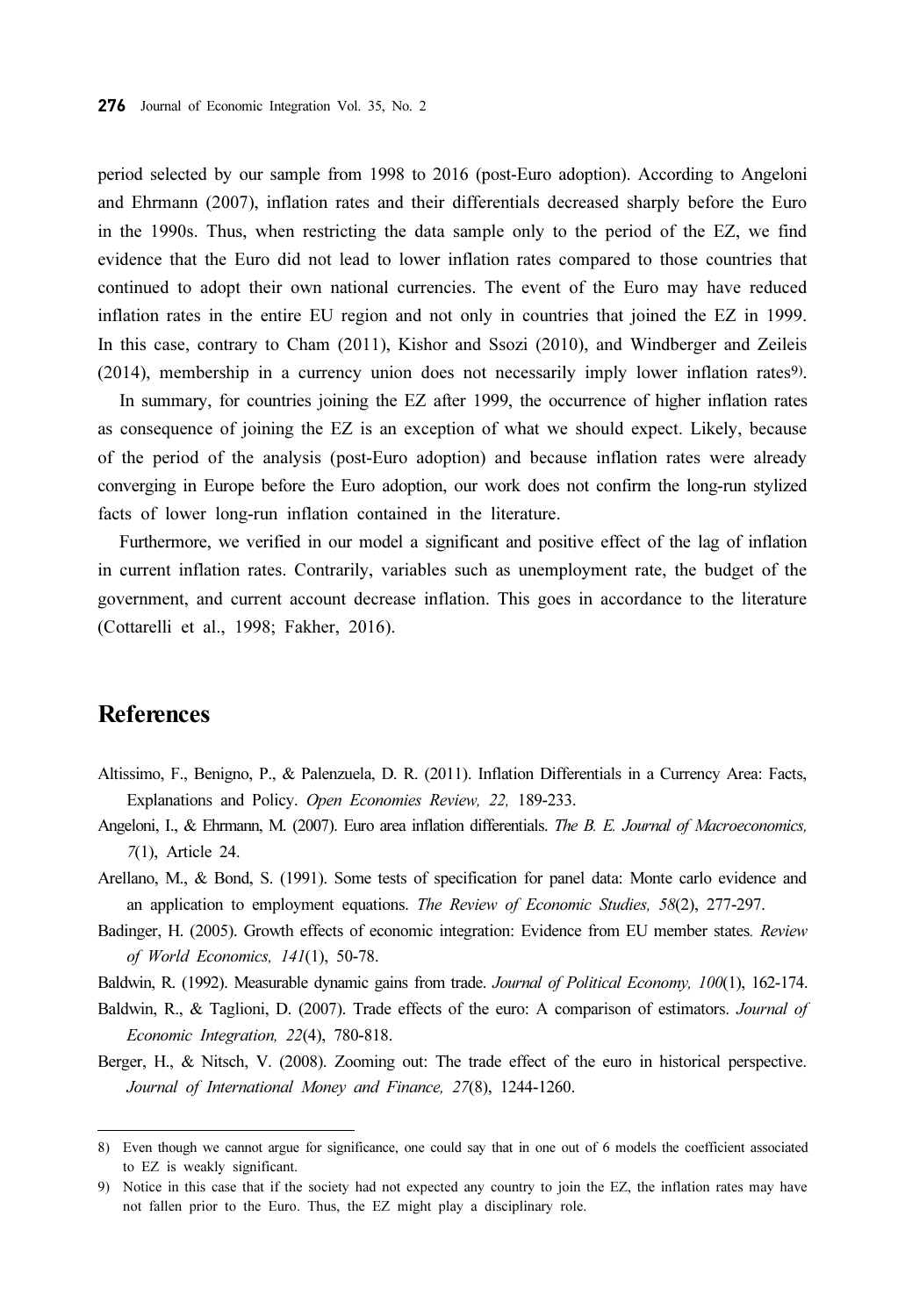- Blundell, R., & Bond, S. (1998). Initial conditions and moment restrictions in dynamic panel data models. Journal of Econometrics, 87, 115-143.
- Bun, M. J. G., & Klaassen, F. J. G. M. (2002). Has the euro increased trade? Tinbergen Institute Working Paper 02-108/2. Rotterdam: Tinbergen Institute.
- Bun, M. J. G., & Klaassen, F. J. G. M. (2007). The euro effect on trade is not as large as commonly thought. Oxford Bulletin of Economics and Statistics, 69(4), 473-496.
- Cavallo, A., Neiman, B., & Rigobon, R. (2015). The price impact of joining a currency union: Evidence from latvia. IMF Economic Review, 63(2), 281-297.
- Cham, T. (2011). Why join a monetary union? Theoretical answers for policy makers in the west african monetary zone (WAMZ). Journal of Economic Cooperation and Development, 32(4), 1-20.
- Cottarelli, C., Griffiths, M., & Moghadam, R. (1998). The nonmonetary determinants of inflation: A panel data study. IMF Working Paper: WP/98/23.
- Crespo Cuaresma, J., Ritzberger-Grünwald, D., & Silgoner, M. A. (2008). Growth, convergence and EU membership. Applied Economics, 40(5), 643-656.
- Den Haan, W., J. (2000). The comovement between output and prices. Journal of Monetary Economics, 46, 3-30.
- Dreyer, J. K. (2012). Saving based asset pricing models: A contribution to the solution of the equity premium puzzle, Verlag Dr- Kovac, Hamburg.
- Dreyer, J. K., & Schmid, P. A. (2015). Fiscal federalism in monetary unions: Hypothetical fiscal transfers within the Euro-zone. International Review of Applied Economics, 29(4), 506-532.
- Dreyer, J. K., & Schmid, P. A. (2017). Growth effects of EU and EZ memberships: Empirical findings from the first 15 years of the euro. Economic Modelling, 67, 45-54.
- Dreyer, J. K., & Schmid, P. A. (2020). Optimal currency areas and the euro: Business cycle synchronization, Palgrave Macmillan, London.
- Dreyer, J. K., Schneider, J., & Smith, W. T. (2013). Saving-based asset pricing. Journal of Banking and Finance, 37(9), 3704-3715.
- Duarte, M. (2003). The euro and inflation divergence in europe. Federal Reserve Bank of Richmond Economic Quarterly, 89(3), 53-70.
- Fakher, H. A. (2016). The empirical relationship between fiscal deficits and inflation (Case study: Selected Asian economies). Iranian Economic Review, 20(4), 551-579.
- Hall, S. G., & Lagoa, S. (2014). Inflation and business cycle convergence in the euro Area: Empirical analysis using an unobserved component model. Open Economies Review, 25, 885-908.
- Hammermann, F., & Flanagan, M. (2009). What explains persistent inflation differentials across transition economies? Economics of Transition, 17(2), 297-328
- Hendry, D. F., & Krolzig, H. M. (2004). We ran one regression. Oxford Bulletin of Economics and Statistics, 66(5), 799-810.
- Henrekson, M., Torstensson, J., & Torstensson, R. (1997). Growth effects of european integration. European Economic Review, 41(8), 1537-1557.
- Hristov, N., Hülsewig, O., & Wollmershäuser, T. (2014). Financial frictions and inflation differentials. The Manchester School, 82(5), 549-595.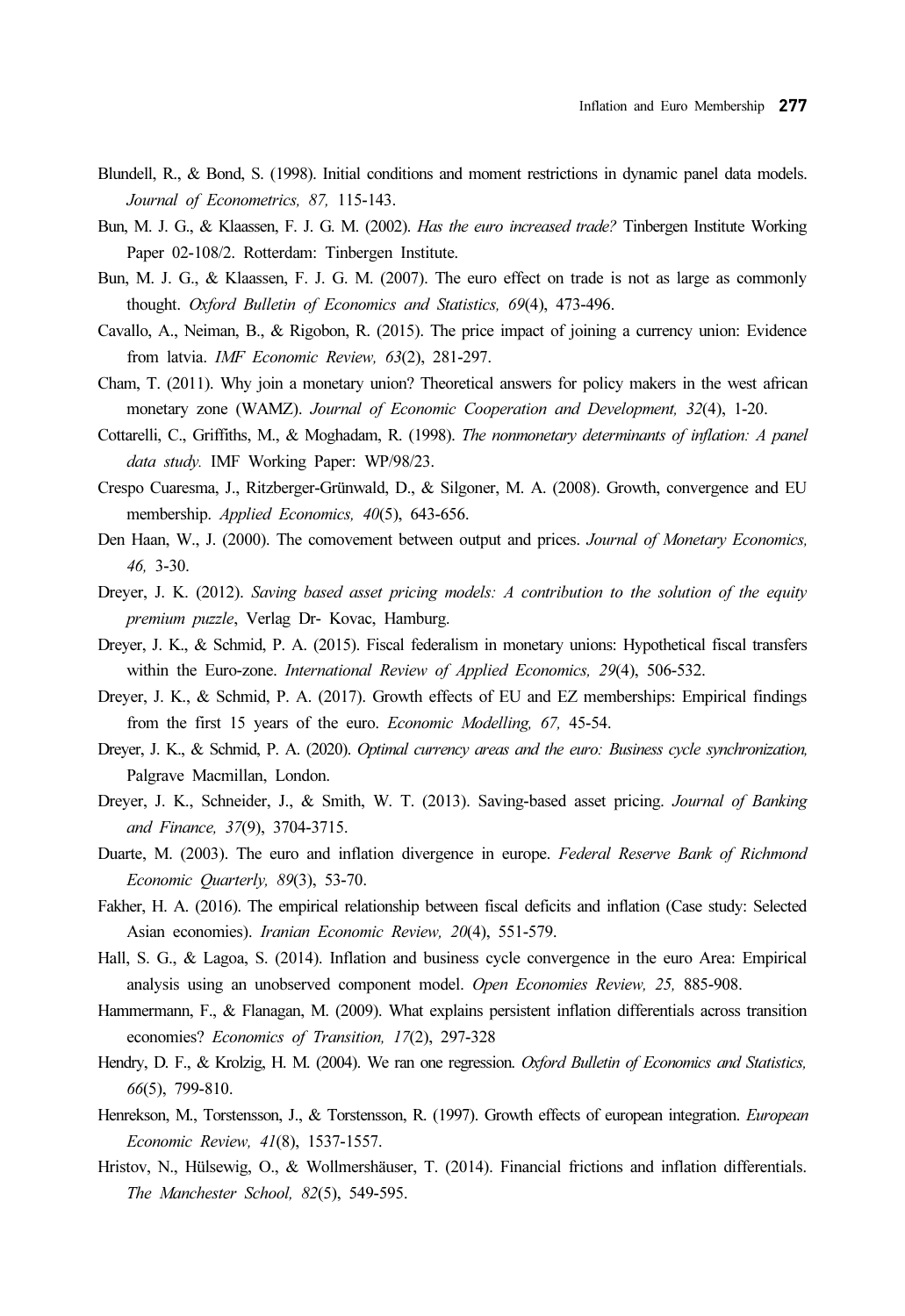- Jungermann, H., Brachinger, H. W., Belting, J., Grinberg, K., & Zacharias, E. (2007). The euro changeover and the factors influencing perceived inflation. Journal of Consumer Policy, 30(4), 405-419.
- Kalemli-Ozcan, S., Sørensen, B., & Yosha, O. (2001). Economic integration, industrial specialization, and the asymmetry of macroeconomic fluctuations. Journal of International Economics, 55(1), 107-137.
- Kenen, P. B. (1995). Economic and monetary union in europe: moving beyond maastricht. Cambridge: Cambridge University Press.
- Kishor, N., & Ssozi, J. (2010). Inflation convergence and currency unions: The case of the east african community. Indian Growth and Development Review, 3(1), 36-52.
- Krugman, P. (1991). Geography and trade. Cambridge, MA: The MIT Press.
- Krugman, P. (1993). Lessons of Massachusetts for EMU. In Adjustment and Growth in the European Monetary Union, edited by F. Torres, & F. Giavazzi, 241-266. Cambridge: Cambridge University Press.
- Landau, D. (1995). The contribution of the european common market to the growth of its member countries: An empirical test. Review of World Economics, 131(4), 774-782.
- Levin, A., Lin, C. F., & Chu, C. S. J. (2002). Unit root test in panel data: Asymptotic and finite sample properties, Journal of Econometrics, 108(1), 1-24.
- Maddala G. S., & Wu, S. (1999). A comparative study of unit root tests with panel data and a new simple test. Oxford Bulletin of Economics and Statistics, 61(1), 631-652.
- Mann, K. (2015). The EU, a growth engine? The impact of european integration on economic growth in central eastern europe. FIW Working Paper 136. Bonn: Institute for International Economic Policy.
- Motley, B. (1998). Growth and inflation: A cross-country study. Economic Review of the Federal Reserve Bank of San Francisco, 15-28.
- Mundell, R. A. (1961). A theory of optimum currency areas. American Economic Review, 51(4), 657-665.
- Newey, W. K., & West K. D. (1987). A simple, positive semi-definite, heteroskedasticity and autocorrelation consistent covariance matrix. Econometrica, 55(3), 703-708.
- Roodman, D. (2009). How to do xtabond2: An introduction to difference and system GMM in stata. The Stata Journal, 9(1), 86-136.
- Rose, A. K. (2000). One money, one market: The effect of common currencies on trade. Economic Policy, 15(30), 7-46.
- Shiamptanis, C. (2010). Did the euro give us a break in inflation? Empirical Economics, 39, 395-411.
- Vanhoudt, P. (1999). Did the european unification induce economic growth? Weltwirtschaftliches Archiv, 135(2), 193-220.
- White, H. (1980). A heteroskedasticity-consistent covariance matrix and a direct test for heteroskedasticity. Econometrica, 48(4), 817-838.
- Windberger, T., & Zeileis, A. (2014). Structural breaks in inflation dynamics within the european monetary union. Eastern European Economics, 52(3), 66-88.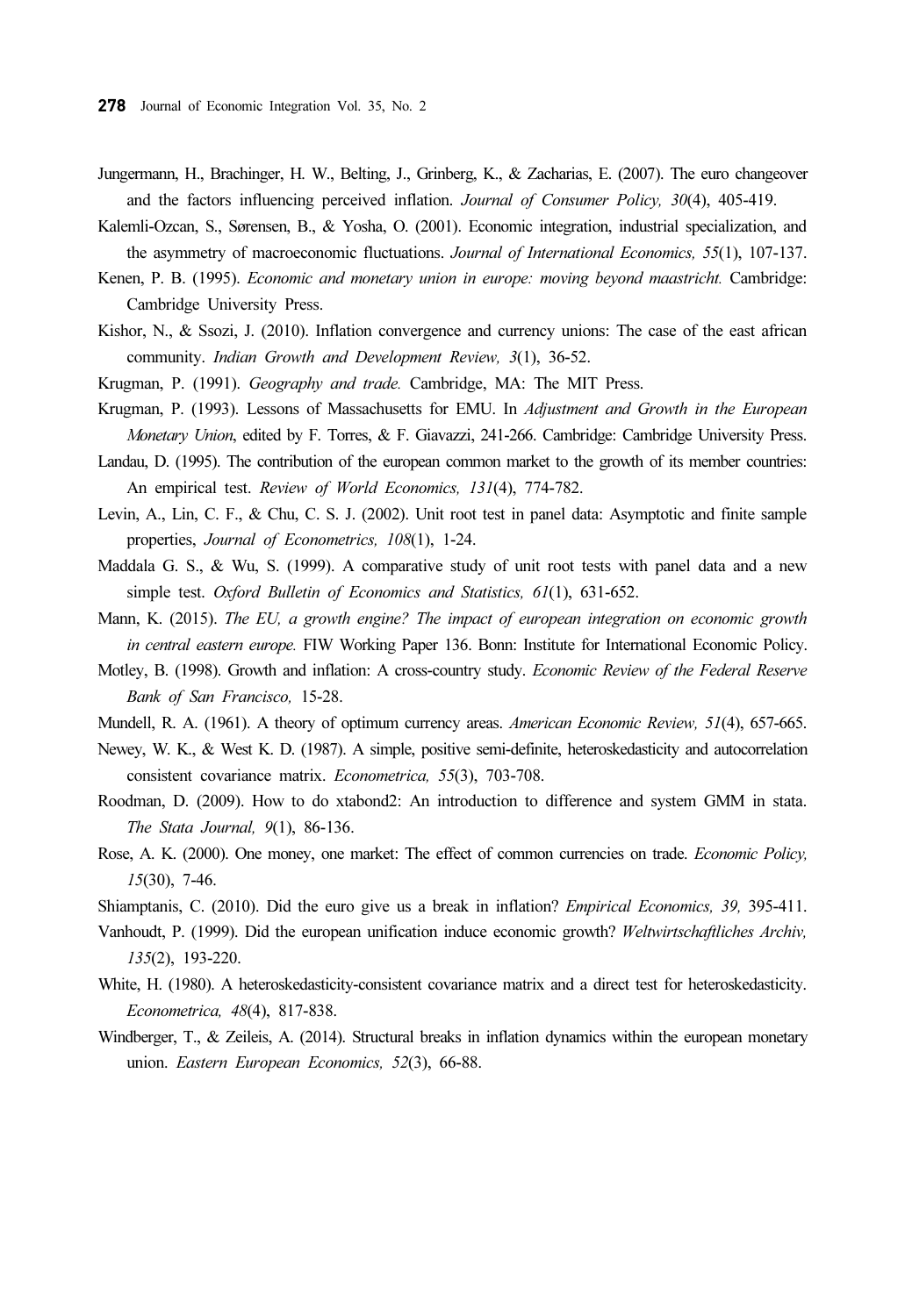## Appendix 1: Inflation Rates and Their Determinants

|                 | Angeloni, Ehrman<br>(2007)                                                                                                                                        | Cavallo<br>(2015)                                                                                           | Fakher (2016)                                                                   | Hammermann.<br>Flanagan (2009)                                                                               | Kishor, Ssozi<br>(2010)                                     | Shiamptanis<br>(2010)                                                                                                                                                          | Windberger,<br>Zeileis $(2014)$                                                                                |
|-----------------|-------------------------------------------------------------------------------------------------------------------------------------------------------------------|-------------------------------------------------------------------------------------------------------------|---------------------------------------------------------------------------------|--------------------------------------------------------------------------------------------------------------|-------------------------------------------------------------|--------------------------------------------------------------------------------------------------------------------------------------------------------------------------------|----------------------------------------------------------------------------------------------------------------|
| Time            |                                                                                                                                                                   | 2013-1014                                                                                                   | 1993-2013                                                                       | 2001-2009                                                                                                    | 1981-2009                                                   | 1996-2006                                                                                                                                                                      | Mid-1990s to 2010                                                                                              |
| Countries       | 12 EZ countries                                                                                                                                                   | Latvia                                                                                                      | 6 Asian<br>economies                                                            | 19 transition<br>European<br>economies<br>(incl. Russia)                                                     | <b>EAC</b><br>countries                                     | 15 EU countries                                                                                                                                                                | 21 EU countries                                                                                                |
| Method          | 12-country model<br>of EZ calibrated<br>with stylized facts,<br>modeling each<br>national economy<br>with aggregate<br>supply and<br>aggregate demand<br>equation | Analysis of<br>prices for<br>thousands of<br>differentiated<br>goods of an<br>international<br>retail chain | Pooled<br>model.<br>Panel-differen<br>ced GMM                                   | Fixed effects<br>model, system<br>GMM for<br>robustness<br>check                                             | <b>Unobserved</b><br>common<br>factor model                 | Structural break<br>tests                                                                                                                                                      | Generalized<br>logistic model<br>with structural<br>break tests and<br>break-point<br>estimation<br>techniques |
| Main<br>finding | Reasons for<br>differentials:<br>Demand shocks,<br>Cost-push shocks,<br>Exchange rate<br>shocks                                                                   | Adjustment of Identification<br>retails prices<br>within two<br>months after<br>joining                     | of deficit.<br>GDP, and<br>exchange rate<br>with impact<br>on inflation<br>rate | Identification<br>of lagging<br>internal and<br>external<br>liberalization<br>as obstacle to<br>disinflation | Inflation<br>synchronizati<br>on for<br>member<br>countries | Positive breaks for Convergence<br>EZ countries with toward a lower<br>higher inflation<br>rates just after<br>introduction, no<br>such breaks for<br>non-joining<br>countries | mean inflation<br>rate with reduced<br>skewness but<br>higher variance                                         |

Table A1. Literature on inflation rates and their determinants

(Source) Literature Review

## Appendix 2: Data

#### **Countries**

All original 28 members of the EU from 1997 to 2016: Austria, Belgium, Bulgaria, Croatia, Cyprus, the Czech Republic, Denmark, Estonia, Finland, France, Germany, Greece, Hungary, Ireland, Italy, Latvia, Lithuania, Luxembourg, Malta, the Netherlands, Poland, Portugal, Romania, Slovakia, Slovenia, Spain, Sweden, and the United Kingdom.

#### EZ membership and announcement

We defined the variable EZ membership by setting them equal to 1 in case of membership and 0 for nonmembership. The variable announcement (Ann) is set to one in the prior three years of EZ membership.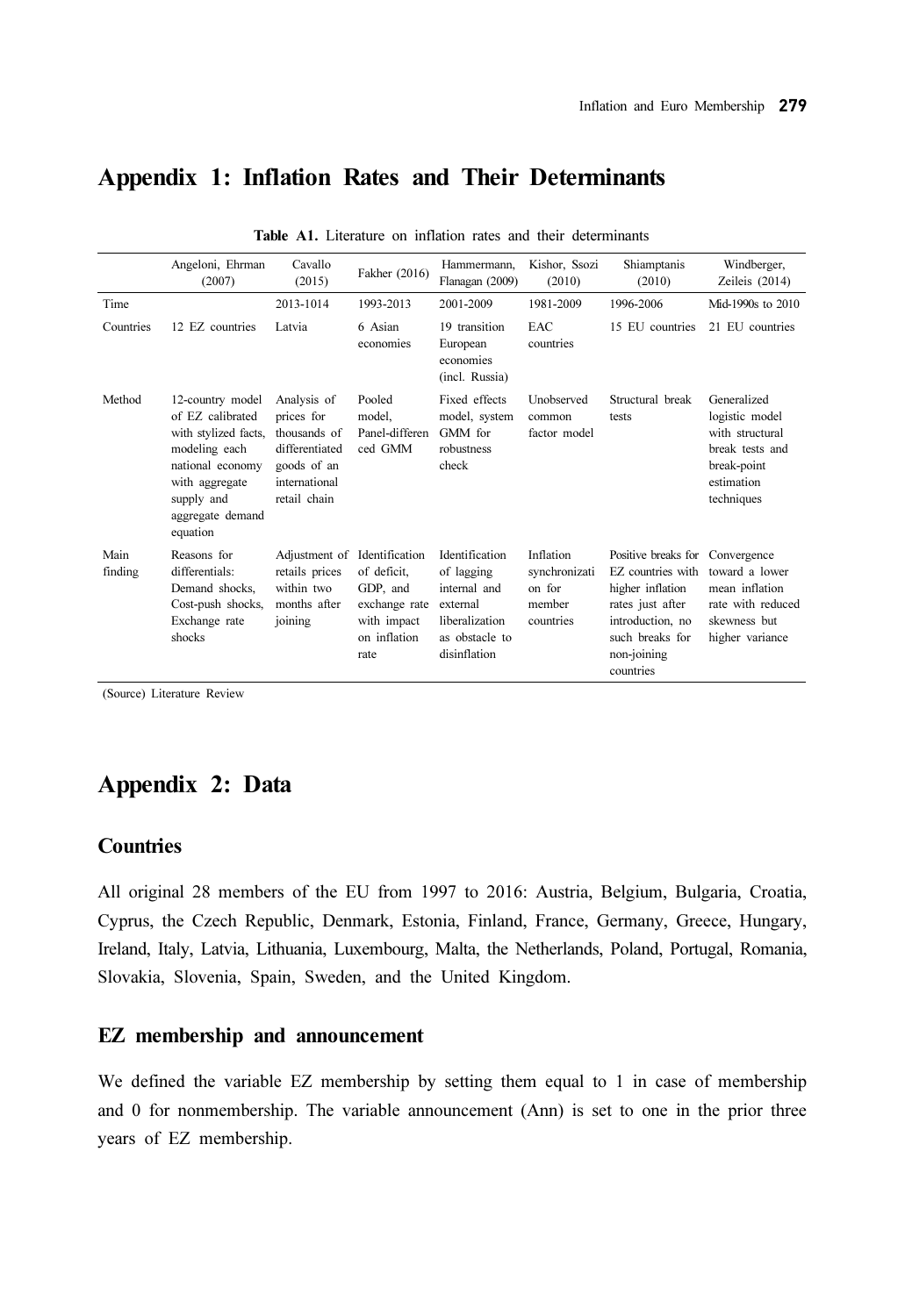#### Total government debt

The total debt was collected from Eurostat, OECD, and IMF because the total series could not be collected from only one source. Eurostat has data available since 2005. The rest of the data was collected from the OECD and IMF databases. Afterward, we divided by the total GDP in current prices to get the data series in percentage terms of the GDP. The next variables were collected from the International Monetary Fund, World Economic Outlook Database, April 2017.

#### Inflation

According to the IMF database, the data collected on inflation is given by the percentage change at the end of period consumption prices (Index) of the different countries.

#### Current account balance

The current account balance was collected as percentage of the country's GDP.

#### Balance of government budget

The balance of government budget was collected as percentage of GDP directly from the time series: general government net lending/borrowing.

The next variables were collected directly from the Eurostat home page.

#### Unemployment

The unemployment rates collected are calculated as the percentage of unemployed persons in the total labor force, which is the total of people employed and unemployed. The classification of unemployed according to Eurostat is "Unemployed persons aged 15 to 74 who were: a. without work during the reference week, b. currently available for work, i.e., were available for paid employment or self-employment before the end of the two weeks following the reference week, c. actively seeking work, i.e., had taken specific steps in the four weeks period ending with the reference week to seek paid employment or self-employment or who found a job to start later, i.e., within a period of, at most, three months."

#### GDP growth

The GDP growth was collected as the annual percentage change on previous year's GDP in Euros of 2005.